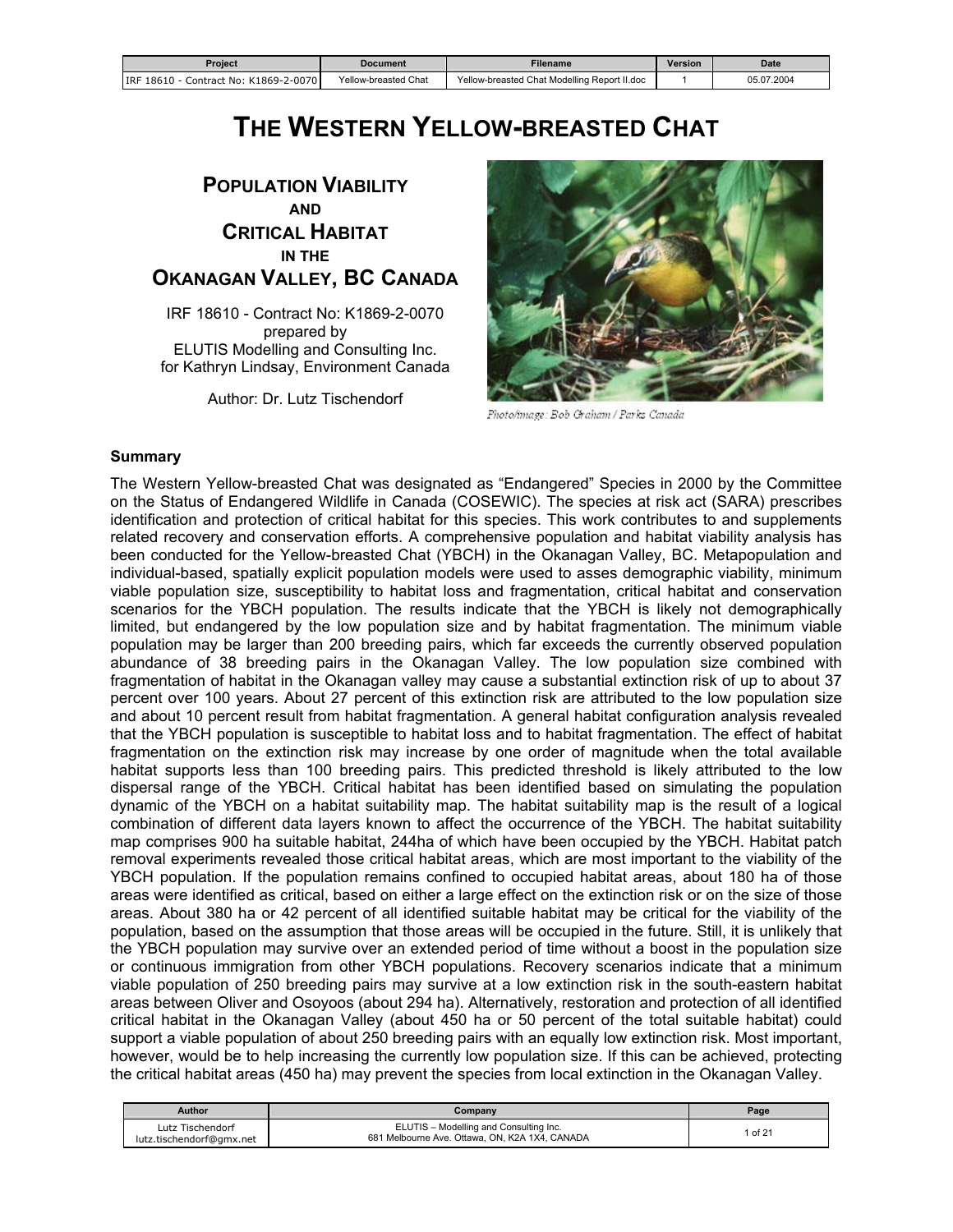<span id="page-1-0"></span>

| Proiect                               | <b>Document</b>      | <b>Filename</b>                              | Version | <b>Date</b> |
|---------------------------------------|----------------------|----------------------------------------------|---------|-------------|
| IRF 18610 - Contract No: K1869-2-0070 | Yellow-breasted Chat | Yellow-breasted Chat Modelling Report II.doc |         | 05.07.2004  |

# **List of Contents**

| 1.1           |  |
|---------------|--|
| 1.2           |  |
| 121           |  |
| 122           |  |
| 1.2.3         |  |
| 1.2.4         |  |
|               |  |
| 1.3.1         |  |
| 1.3.2         |  |
| 1.3.3         |  |
| 1 3 4         |  |
|               |  |
| 1.4.1         |  |
| 1.4.2         |  |
| $\mathcal{P}$ |  |

#### **Notice**

**The results provided in this report are subject to an unknown degree of uncertainty. There is substantial uncertainty in the knowledge of demographic data, such as fecundity, survival and dispersal distances. There is also uncertainty in the habitat suitability models, which may be reflected in an incorrect habitat suitability map. This uncertainty and its propagation over time is partly considered in the demographic and environmental stochasticity of the population model. Due to the stochastic nature of the population models, simulation runs were replicated up to 1000 times and results are averages out of those replicate simulation runs. Absolute numbers should be interpreted with caution. Instead trends and differences between different simulation runs (scenarios) are generally more trustworthy. All information used in this work have been discussed with members of the recovery team and verified as well as substituted from the scientific, peerreviewed literature. The work therefore represents our best possible educated "guess" based on our current knowledge of the biology, life history and habitat requirements for this species.** 

| <b>Author</b>                                | Company                                                                                  | Page    |
|----------------------------------------------|------------------------------------------------------------------------------------------|---------|
| Lutz Tischendorf<br>lutz.tischendorf@gmx.net | ELUTIS - Modelling and Consulting Inc.<br>681 Melbourne Ave. Ottawa, ON, K2A 1X4, CANADA | 2 of 21 |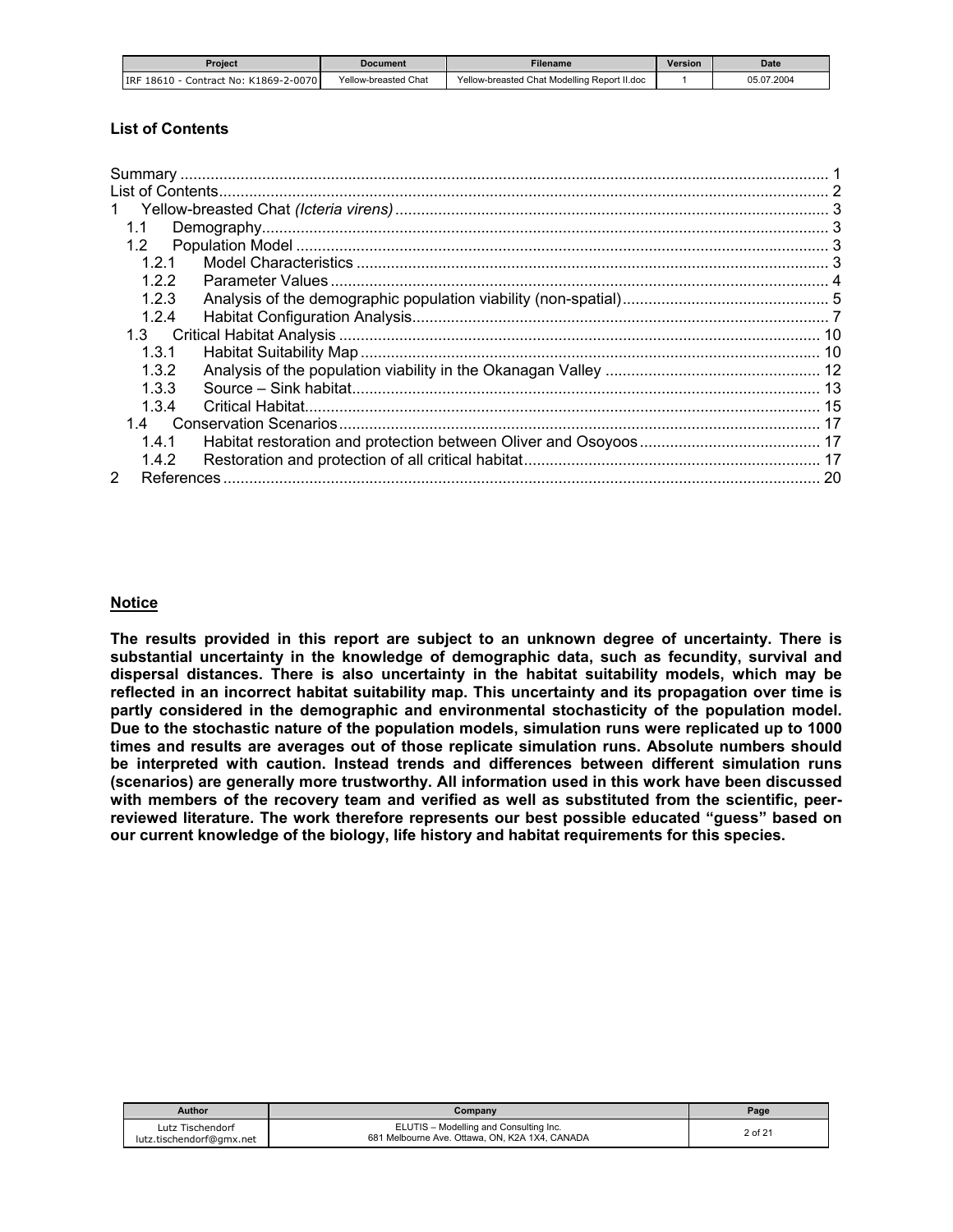<span id="page-2-0"></span>

| Proiect                                  | Document             | <b>Filename</b>                              | <b>Version</b> | <b>Date</b> |
|------------------------------------------|----------------------|----------------------------------------------|----------------|-------------|
| Contract No: K1869-2-0070<br>IRF 18610 - | Yellow-breasted Chat | Yellow-breasted Chat Modelling Report II.doc |                | 05.07.2004  |

#### **1 Yellow-breasted Chat** *(Icteria virens)*

#### **1.1 Demography**

The demographic characteristics for the Yellow-breasted Chat (YBCH) in the Okanagan Valley have been compiled based on published data from the literature and in collaboration with the Recovery Team, in particular Christine Bishop. See also the following references for life-history information on the YBCH (Ricketts and Ritchison 2000, Booth and Bio 2001, DeSante et al. 2001, Twedt et al. 2001)

| <b>Characteristic</b>         | <b>Observation</b>                                 | <b>References</b>                                |  |
|-------------------------------|----------------------------------------------------|--------------------------------------------------|--|
| Breeding period               | mid-May to mid-June                                | Schadd and Ritchison 1998                        |  |
|                               |                                                    | Bishop, pers. comm.                              |  |
| Clutch size                   | $3 - 6$ eggs, avg. 3.4                             | Schadd and Ritchison 1998                        |  |
|                               |                                                    | Bishop, pers. comm.<br>Schadd and Ritchison 1998 |  |
| Broods/year                   | 1                                                  | Bishop, pers. comm.                              |  |
|                               |                                                    | Schadd and Ritchison 1998                        |  |
| Incubation period             | $11-12$ days                                       | Bishop, pers. comm.                              |  |
| Fledging period               | 9-10 days                                          | Schadd and Ritchison 1998                        |  |
|                               |                                                    | Bishop, pers. comm.                              |  |
| Maturity                      | after 1 year                                       | Eckerle and Thompson 2001                        |  |
|                               |                                                    | Bishop, pers. comm.                              |  |
| Life Span                     | max: 8 years, avg. unknown                         | Eckerle and Thompson 2001                        |  |
| <b>Fledging Success</b>       | 75.38%                                             | Bishop, unpubl. data                             |  |
|                               | 84% (16% loss by nest predation), lit.             |                                                  |  |
| <b>Nesting Success</b>        | 65% (35% loss by predation and/or                  | Burhans and Thompson 1999                        |  |
| abandonment)                  |                                                    | Bishop, pers. comm.                              |  |
| <b>Nestling Survival</b>      | $95\% \pm 1\%$                                     | Eckerle and Thompson 2001                        |  |
| <b>BC Population Size</b>     | 34 pairs (Okanagan) (2002)                         | Bishop, unpubl. data                             |  |
|                               | 4 pairs (Similkameen) (2002)                       |                                                  |  |
| Stage/Age class               | juvenile / adult                                   | Bishop, pers. comm.                              |  |
|                               | $3.25 \pm 0.17$ (Kentucky population), lit.        |                                                  |  |
|                               | 1.04 $\pm$ 0.34 (small patches in Missouri), lit.  | Thompson & Nolan 1973                            |  |
| #fledglings per territory     | 1.34 $\pm$ 0.36 (larger patches in Missouri), lit. | Bishop, unpubl. data                             |  |
|                               | $3.06 \pm 0.34$ (BC)                               |                                                  |  |
|                               | juvenile: $0.3 \pm 0.09$ (30%)                     | estimate based on                                |  |
| Annual Survival               | adult: $0.6 \pm 0.2$ (20%)                         | Thompson & Nolan 1973                            |  |
| Dispersal/Movement            | $~1$ km                                            | Bishop, pers. comm.                              |  |
|                               | 1.24 ha (Southern Indiana)                         | Thompson & Nolan 1973                            |  |
| <b>Average Territory Size</b> | avg. 0.5 - 1 ha                                    | Bishop, pers. comm.                              |  |
|                               | dense thickets around wood edges in low wet        |                                                  |  |
|                               | places near streams, pond edges, or swamps,        |                                                  |  |
|                               | overgrown clearings, early successional stages     | Sedgwick and Knopf 1987                          |  |
| <b>Habitat Requirements</b>   | in forests regeneration, grass-herb-shrub layer,   | Robinson and Robinson 1999                       |  |
|                               | key shrub species for nesting is wild rose and a   | Bishop, pers. comm.                              |  |
|                               | close secondary species is snowberry.              |                                                  |  |
|                               | very low population size, sensitive to effects of  |                                                  |  |
| Threat                        | grazing, urban shoreline development, habitat      | Sedgwick and Knopf 1987                          |  |
|                               | loss                                               |                                                  |  |
| Sex Ratio                     | unknown, assume 50%                                | Thompson & Nolan 1973                            |  |
| Carrying Capacity in the      |                                                    |                                                  |  |
| Okanagan Region               | 400 breeding pairs (estimated)                     | Bishop, pers. comm.                              |  |

|  |  | Table 1: Life history data for the Yellow-breasted Chat |  |
|--|--|---------------------------------------------------------|--|
|--|--|---------------------------------------------------------|--|

#### **1.2 Population Model**

# **1.2.1 Model Characteristics**

Two software programs RAMAS® GIS (Akçakaya and Root 2002) and PATCH (Schumaker 1998) were used to model the population dynamics of the Yellow-breasted Chat. RAMAS® GIS provides a

| <b>Author</b>                                | Company                                                                                  | Page    |
|----------------------------------------------|------------------------------------------------------------------------------------------|---------|
| Lutz Tischendorf<br>lutz.tischendorf@gmx.net | ELUTIS - Modelling and Consulting Inc.<br>681 Melbourne Ave. Ottawa, ON, K2A 1X4, CANADA | 3 of 21 |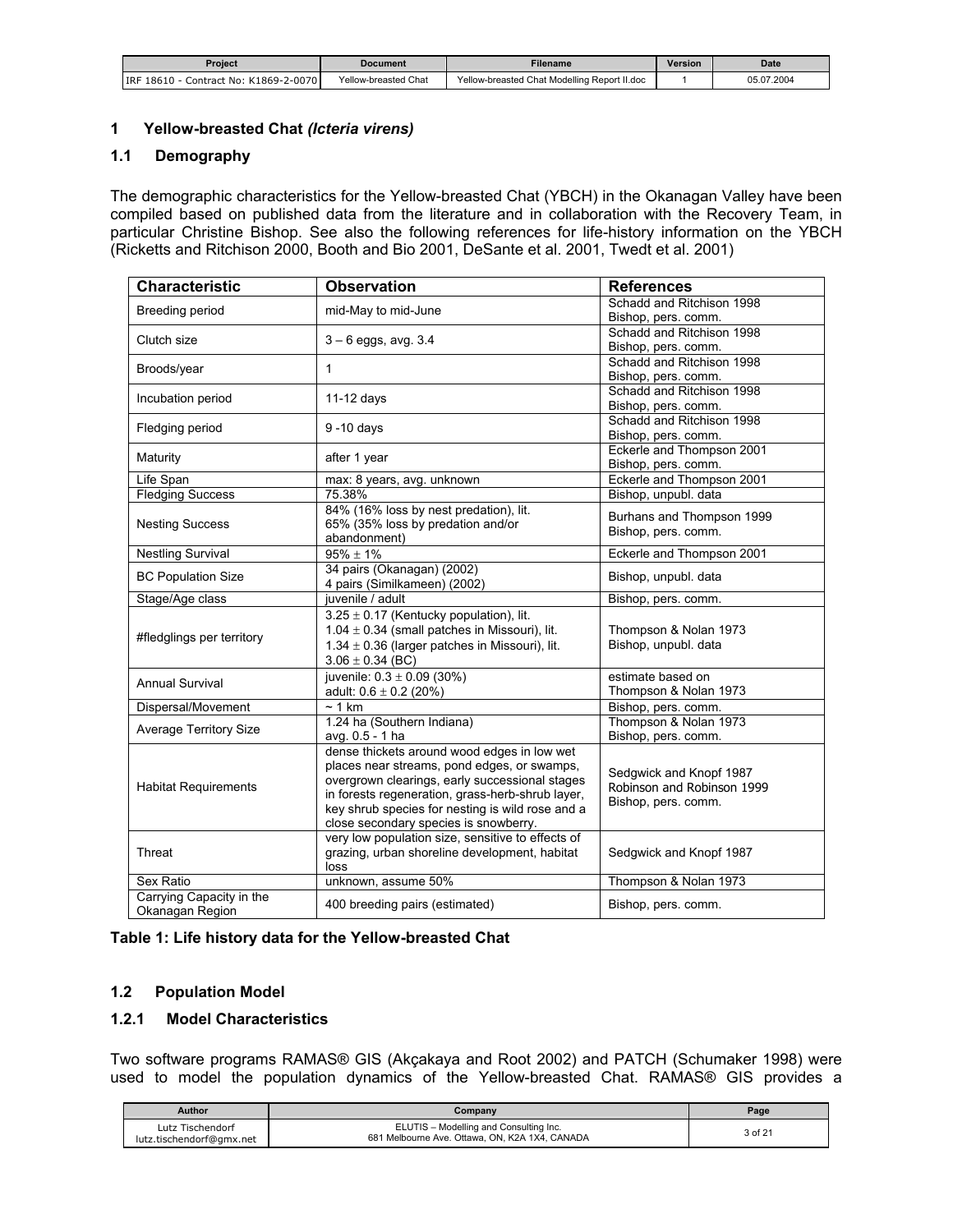<span id="page-3-0"></span>

| Proiect                                  | <b>Document</b>      | -ilename                                     | <b>Version</b> | <b>Date</b> |
|------------------------------------------|----------------------|----------------------------------------------|----------------|-------------|
| Contract No: K1869-2-0070<br>IRF 18610 - | Yellow-breasted Chat | Yellow-breasted Chat Modelling Report II.doc |                | 05.07.2004  |

comprehensive set of tools to evaluate the viability of a population or a metapopulation, i.e. a population of populations, of which some may become extinct and re-colonized in isolated habitat fragments. PATCH allows to define and simulate a population model in terms of single individuals, which operate in a spatial, territorial environment. Both software programs allow to analyze the viability of populations and to rank the corresponding relative importance of habitat areas.

#### **1.2.2 Parameter Values**

A population model is defined by its conceptual structure (e.g. presence/absence, age classes, individual based) and by its parameter values. Latter must be defined based on the biology and life history of the species of interest.

For the YBCH fecundity rates per adult female have been extracted from a breeding survey in 2002 in the Okanagan Valley, BC, which was conducted by Christine Bishop. Breeding data from all successful nests, which were not abandoned during the breeding stage, are included in the calculation of the fecundity rate (Table 2). For failed nests, data were excluded, because the birds likely attempted another nest (Bishop, pers. comm.).

| <b>TERRITORY</b>       |                |                | #EGGS #NESTLINGS #FLEDGLINGS |
|------------------------|----------------|----------------|------------------------------|
| THE FALLS              | 4              | 4              | 4                            |
| <b>CURLEW FIELD</b>    | 4              | 4              | 3                            |
| THRONE SOUTH           | 6              | 6              | 5                            |
| <b>HAUNTED HOUSE</b>   | 4              | 4              | 4                            |
| THRONE NORTH RE-NEST   | 3              | 3              | 3                            |
| TRISTAN                | 4              | 4              | 4                            |
| <b>SUPERCHAT</b>       | 3              | $\overline{2}$ | 0                            |
| <b>FRIENDLY</b>        | $\overline{2}$ | $\overline{2}$ | $\overline{2}$               |
| <b>FLASH</b>           | 4              | 4              | 4                            |
| <b>KAYKAITKW</b>       | 4              | 4              | 4                            |
| <b>VASEUX RE-NEST</b>  |                | 1              | 1                            |
| LOWER FAIRVIEW RE-NEST | 4              | 3              | 3                            |
| <b>SMUGGLER</b>        | 4              | 4              | 4                            |
| WILDEBEEST             | 3              | 3              | 3                            |
| ALICE IN WONDERLAND    | 3              | 3              | 3                            |
| <b>BAPTISTE</b>        | 4              | $\overline{2}$ | $\overline{2}$               |
| Average                | 3.5625         | 3.3125         | 3.0625                       |
| <b>Standard Error</b>  | 0.273          | 0.298          | 0.322                        |

#### **Table 2: Breeding survey data for the YBCH in the Okanagan region. Data from these successful nests have been used to calculate the fecundity rate per female. (3.06 \* 0.5 (sex ratio), adjustment to sex ratio necessary for females only model)**

Annual survival rates for the YBCH are unknown. However, estimates are available (see Thompson and Nolan 1973) and range between 0.1 and 0.4 for juveniles and between 0.4 and 0.7 for adult individuals. Experimental simulations (based on the adult fecundity rate per female of 1.53) revealed an overall stable population size over ten years for juvenile survival at 0.3 and adult survival at 0.6, which corresponds to the observed stable population size of the YBCH in the Okanagan region. The estimated survival rates are also in line with observed survival rates for other small passerine birds (see Thompson and Nolan 1973).

The population model is a "female only" model and the results are based on the number of females. Since the sex ratio is assumed to be even and no differences in the survival rates for males and females are known, the number of females is a good indicator for the actual number of breeding pairs.

| Author                                       | Company                                                                                  | Page    |
|----------------------------------------------|------------------------------------------------------------------------------------------|---------|
| Lutz Tischendorf<br>lutz.tischendorf@gmx.net | ELUTIS - Modelling and Consulting Inc.<br>681 Melbourne Ave. Ottawa, ON, K2A 1X4, CANADA | 4 of 21 |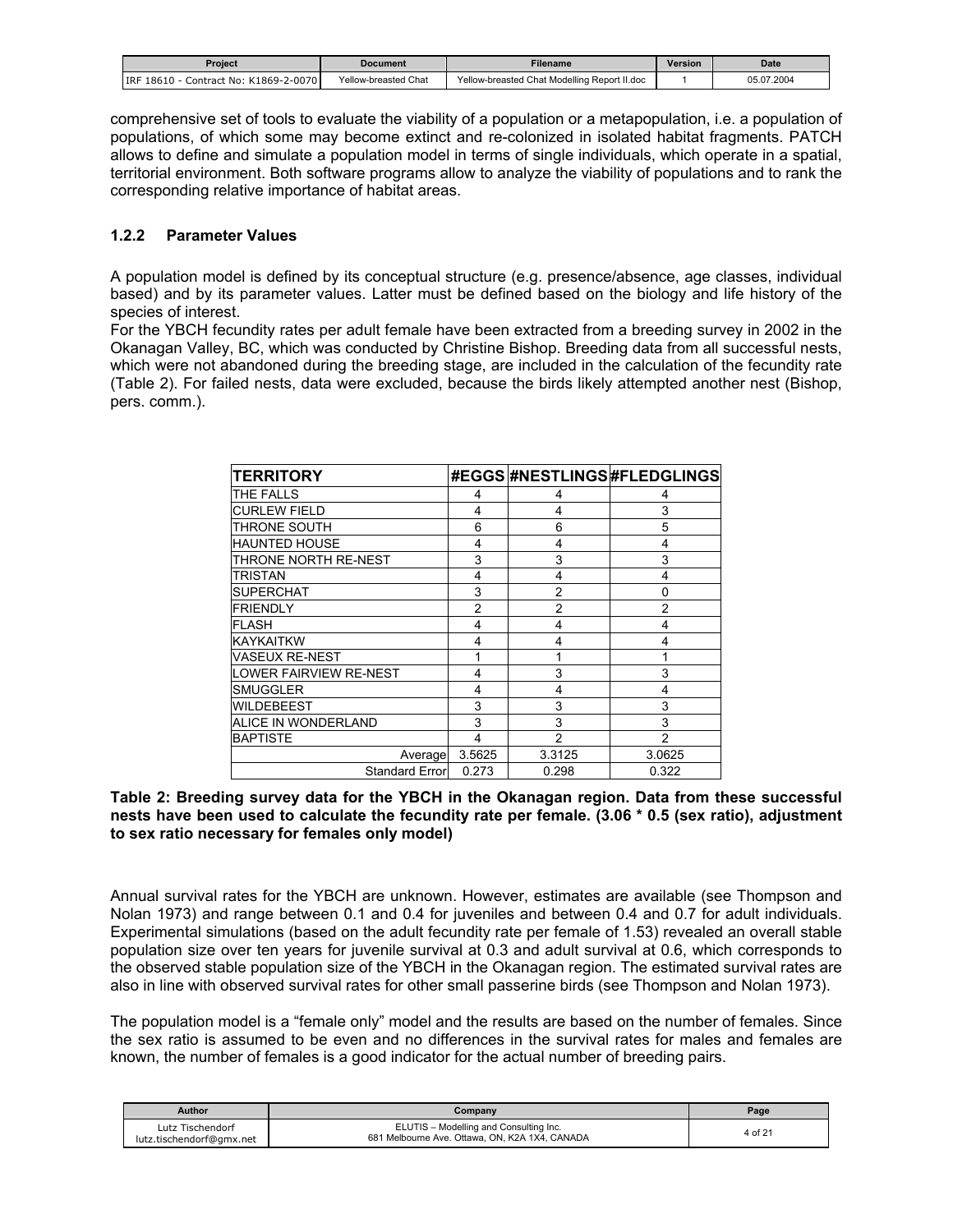<span id="page-4-0"></span>

| Proiect                                    | Document             | Filename                                     | Version | <b>Date</b> |
|--------------------------------------------|----------------------|----------------------------------------------|---------|-------------|
| Contract No: K1869-2-0070<br>IRF 18610 - 0 | Yellow-breasted Chat | Yellow-breasted Chat Modelling Report II.doc |         | 05.07.2004  |

| <b>Parameter</b>                                       | <b>Value/Range</b>                                                   | <b>Comments</b>                                                                                                                                                                   |
|--------------------------------------------------------|----------------------------------------------------------------------|-----------------------------------------------------------------------------------------------------------------------------------------------------------------------------------|
| stage classes                                          | iuvenile/adult                                                       | Bishop, pers. comm.                                                                                                                                                               |
| juvenile fecundity                                     | 0                                                                    |                                                                                                                                                                                   |
| adult fecundity (female<br>juveniles per female adult) | $1.53 \pm (10\% \text{ stddev.})$                                    | Bishop, unpubl. data 2002                                                                                                                                                         |
| juvenile survival                                      | $0.30 \pm 0.09$ (30% stddev.)                                        | estimated after Thompson & Nolan 1973                                                                                                                                             |
| adult survival                                         | $0.60 \pm 0.12$ (20% stddev.)                                        | estimated after Thompson & Nolan 1973                                                                                                                                             |
| density dependence                                     | ceiling exp. growth up to carrying<br>capacity of 400 breeding pairs | Bishop, pers. comm.                                                                                                                                                               |
| simulated years                                        | 100                                                                  |                                                                                                                                                                                   |
| initial population size                                | 38                                                                   | current known population size in the Okanagan Region                                                                                                                              |
| replications                                           | 1000                                                                 |                                                                                                                                                                                   |
| territory size                                         | 1 ha                                                                 |                                                                                                                                                                                   |
| dispersal                                              | negative exponential up to 1 km                                      | Bishop, pers. comm.                                                                                                                                                               |
| demographic stochasticity                              | yes                                                                  | number of survivors and dispersers (emigrants) to be<br>sampled from binomial distributions, number of young<br>from a Poisson distribution. (important for small<br>populations) |
| environmental stochasticity                            | lognormal                                                            | statistical distribution (normal or lognormal) to be used<br>in sampling random numbers for vital rates                                                                           |

#### Table 3: Parameter values for the YBCH population model (RAMAS© GIS)

#### **1.2.3 Analysis of the demographic population viability (non-spatial)**

The viability of a non-spatial YBCH population was analyzed based on the model parameter values presented in 1.2.2 using RAMAS© GIS. This non-spatial population model assumes that all breeding females reside in one single habitat patch (a cluster of adjacent territories). No dispersal was required and the population could grow exponentially up to a carrying capacity of 400 individuals. The results of this non-spatial population model identify the demographic viability of the population and will serve as a benchmark for the results of subsequent spatially explicit population and habitat viability analyses. The results are presented in Figure 1.

The graph in Figure 1a shows the average population abundance over the time span of 100 years. The vertical lines indicate the range of the standard deviation and the red trapeziums show the observed maximum and minimum values. The maximum values are cut off at the carrying capacity of 400 individuals. The simulations predict a population growth on average up to 145 female individuals but with a similar sized standard deviation. These fluctuations are the result of the stochastic nature of the model, or in other words, the propagation of uncertainty (in particular the standard deviations around the fecundity and survival rates, see Table 3). The predicted probability of extinction (or extinction risk) is 28 percent. The extinction risk is calculated as the proportion of replicate simulation runs in which the population became extinct. In this case the population went extinct in 281 out of 1000 replicate simulation runs.

The graph in Figure 1b shows the extinction risk as a function of time. Due to the proliferation of uncertainty and the accumulated effects of stochastic events throughout the course of the simulation (and also in nature), the extinction risk increases over time. The results indicate a zero extinction risk for a time span of up to ten years and a 27 percent risk of extinction after 100 years. These numbers result from the actual known initial population size of 38 breeding pairs in the Okanagan Valley and the applied carrying capacity of 400 breeding pairs.

The graph in Figure 1c shows the minimum viable population size (MVP) for an extinction risk of less than 1 percent over different time spans. For example, an initial population size of 150 breeding pairs is required to realize a 99 percent viable population over a time span of 40 years. This initial population of 150 breeding pairs would grow during the 40 years to a final population size of 215 pairs. For a time frame of 80 and 100 years, the initial and final population sizes are almost identical, indicating that the average population size remains stable.

| <b>Author</b>                                | Company                                                                                  | Page    |
|----------------------------------------------|------------------------------------------------------------------------------------------|---------|
| Lutz Tischendorf<br>lutz.tischendorf@gmx.net | ELUTIS - Modelling and Consulting Inc.<br>681 Melbourne Ave. Ottawa, ON, K2A 1X4, CANADA | 5 of 21 |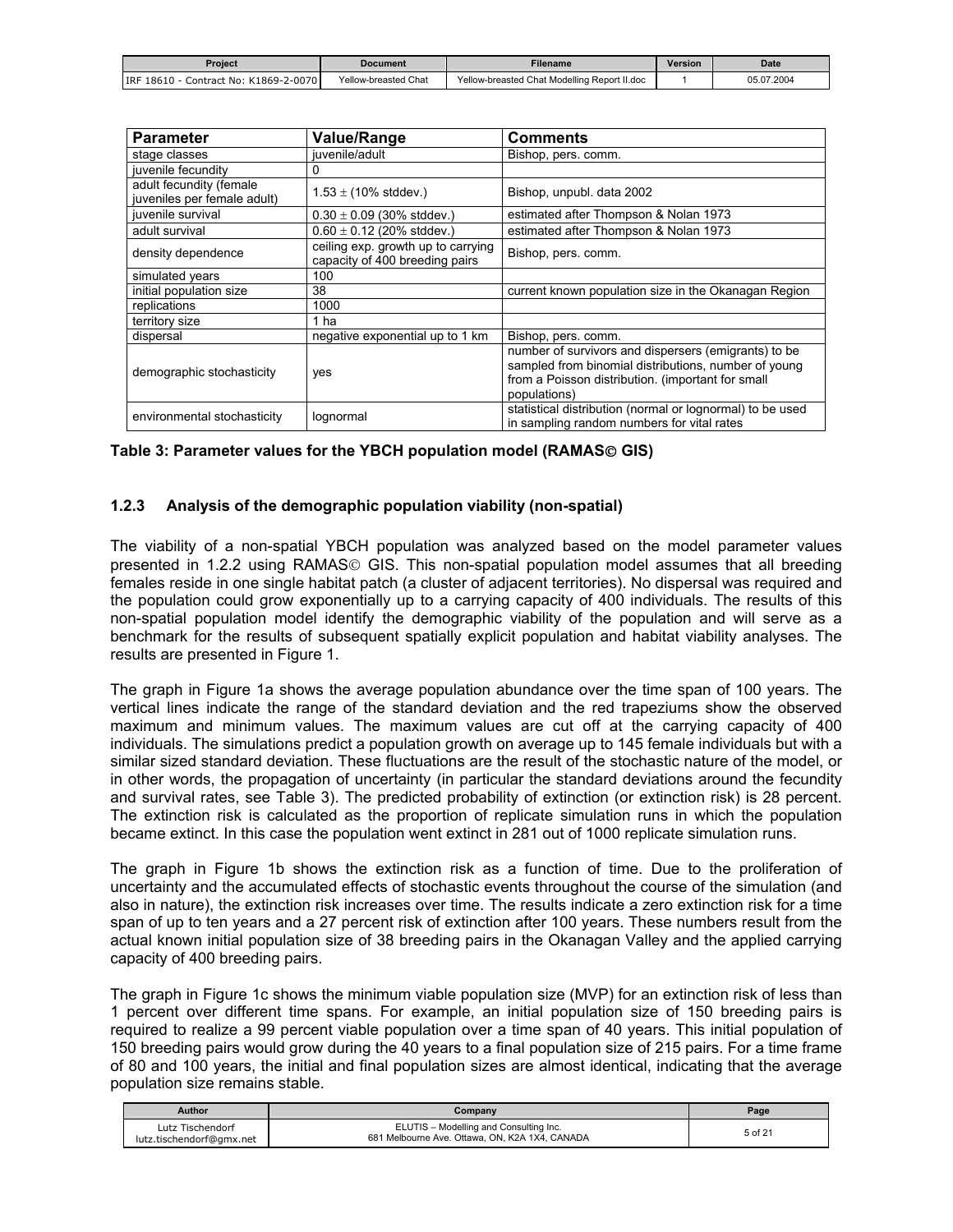<span id="page-5-0"></span>

| Proiect                                           | <b>Document</b>      | Filename                                     | Version | <b>Date</b> |
|---------------------------------------------------|----------------------|----------------------------------------------|---------|-------------|
| <b>IRF 18610</b><br>) - Contract No: K1869-2-0070 | Yellow-breasted Chat | Yellow-breasted Chat Modelling Report II.doc |         | 05.07.2004  |



#### **Predictions from PATCH**

Population dynamics for the Yellow-breasted Chat have also been simulated with the individual based, spatially explicit model PATCH. The model parameters reflect those used in RAMAS© GIS. All 400 available territories (carrying capacity) were grouped adjacent to each other into one circular patch of habitat. This setting allows movement between territories only, but does not require movement across non-habitat. It is therefore the closest approximation to a non-spatial setting as used in RAMAS© GIS. The predicted projection of the population abundance over 100 years is shown in Figure 2. The predicted increase in population size exceeds those calculated by RAMAS<sup>®</sup> GIS.



**Figure 2: Population abundance for the Yellow-breasted Chat in non-fragmented habitat simulated with PATCH.** 

| Author                                       | Company                                                                                  | Page    |
|----------------------------------------------|------------------------------------------------------------------------------------------|---------|
| Lutz Tischendorf<br>lutz.tischendorf@gmx.net | ELUTIS - Modelling and Consulting Inc.<br>681 Melbourne Ave. Ottawa, ON, K2A 1X4, CANADA | 6 of 21 |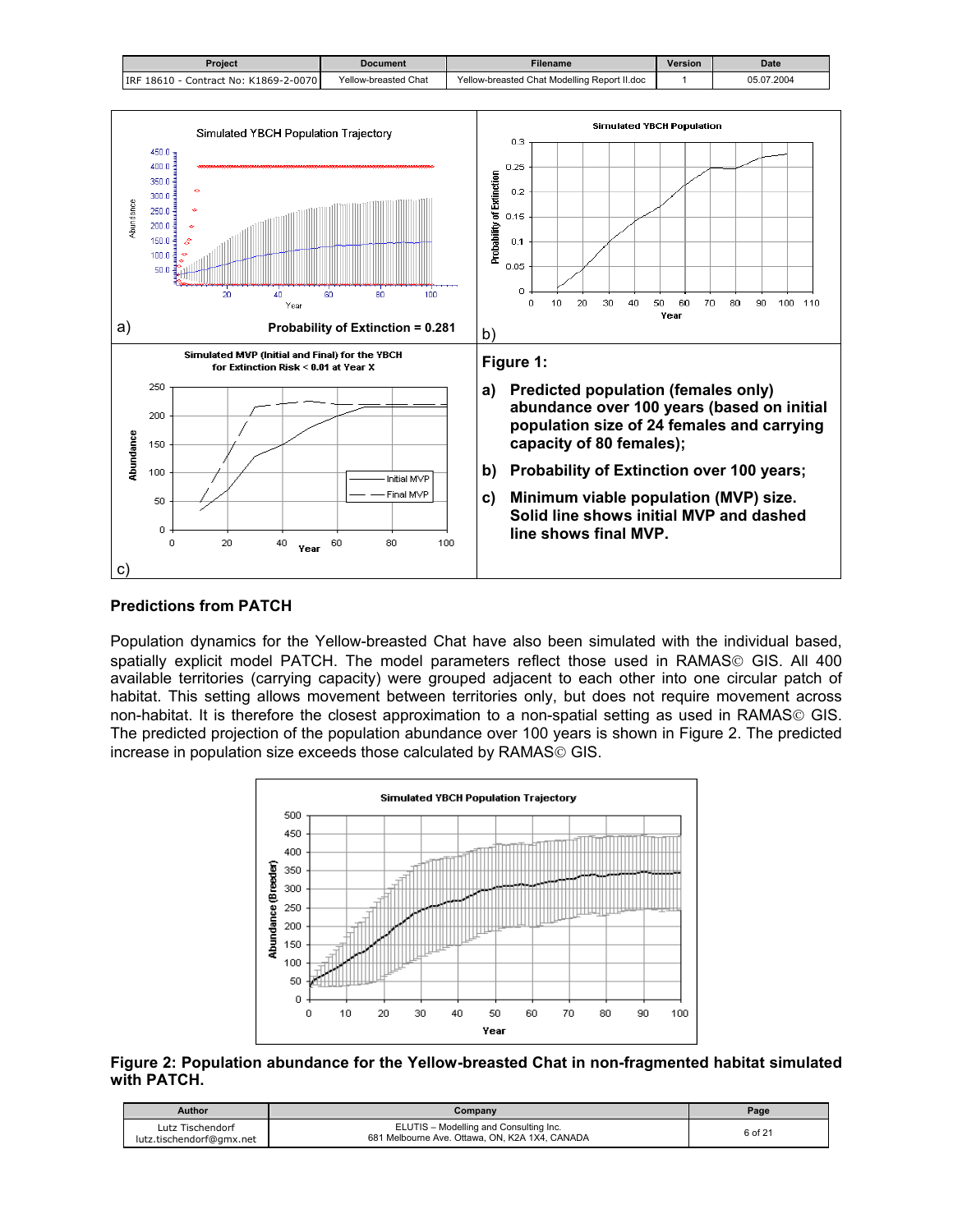<span id="page-6-0"></span>

| Proiect                                | Document             | <b>Filename</b>                              | <b>Version</b> | <b>Date</b> |
|----------------------------------------|----------------------|----------------------------------------------|----------------|-------------|
| Contract No: K1869-2-0070<br>IRF 18610 | Yellow-breasted Chat | Yellow-breasted Chat Modelling Report II.doc |                | 05.07.2004  |

#### **1.2.4 Habitat Configuration Analysis**

The effects of habitat amount and fragmentation have not been considered in the previous population viability analysis. The amount of habitat necessary to support a viable population can be estimated from the minimum viable population size times the average territory area. This extrapolation is justified and appropriate when all territories are equally accessible to all members of the population. Habitat, however, is distributed in space and territories are often not adjacent to each other. In most situations, habitat is fragmented and its accessibility depends on the movement or dispersal capabilities of a species. Habitat fragmentation and its effect on population viability have become a major area of interest and research in recent conservation ecology. It has been shown in various studies, that the relative importance of habitat fragmentation depends on the actual amount of habitat in a landscape. The following analysis shall help to understand the effects of habitat amount and fragmentation on the viability of the Yellow-breasted Chat based on our current understanding of its population biology.

In order to address this question, 60 simple landscapes have been generated using an algorithm published in Fahrig (1997, 1998), Tischendorf and Fahrig (2000) and Tischendorf (2001). Each landscape consists of 100x100 pixels of 100 meter edge length per pixel. The extent of a landscape is therefore 10 km resulting in an area of 100 square km. The pixel size of 1 ha corresponds roughly to the size of one territory of the Yellow-breasted Chat (see 1.1, Table 1).

The value of each pixel can either be habitat or non-habitat (matrix). The algorithm used for generating the landscapes allows habitat to be distributed across the landscapes in a more or less fragmented way. Some exemplary landscape models are shown in Figure 3. The amount of habitat (or number of 1 ha territories) was varied between 40 and 400 and the fragmentation for each of the habitat levels was varied across 6 levels from low to high. In Figure 3 each row shows from left to right increasingly fragmented distributions of a certain number of 1ha territories (or habitat amount). The numbers to the right of the figures show the actual number of 1ha territories and the degree of fragmentation. Fragmentation was measured using the "effective number of habitat patches (EN)" (whereas patches are adjacent pixels in the model or neighbouring territories in reality). This new measure of fragmentation was recently developed by Jochen Jaeger (Jaeger et al. 2003). EN has the following features: it is an increasing function of the number of patches; it is an increasing function of the similarity of patch sizes; it is conceptually independent of habitat amount; and it is independent of patch shape and dispersion.

On each of the 60 generated landscapes the population model of the YBCH as described in 1.2.1 was executed using RAMAS© GIS. The population was initially distributed across all territories (habitat pixels in the generated landscapes). The carrying capacity was identical to the number of territories and the initial total population size was half the carrying capacity for each landscape. In addition to the non-spatial model described in 1.2.1, individuals were allowed to move within the landscapes. The maximum dispersal distance of the YBCH was estimated to be 1 km. This distance was used as a maximum in a negative exponential function. Probability of extinction was measured for each simulation and subsequently related to the habitat amount (# of 1ha territories) and habitat fragmentation (EN, see above). The results are shown in Figure 4-6.

| Author                                       | Company                                                                                  | P <sub>age</sub> |
|----------------------------------------------|------------------------------------------------------------------------------------------|------------------|
| Lutz Tischendorf<br>lutz.tischendorf@gmx.net | ELUTIS - Modelling and Consulting Inc.<br>681 Melbourne Ave. Ottawa, ON, K2A 1X4, CANADA | 7 of 21          |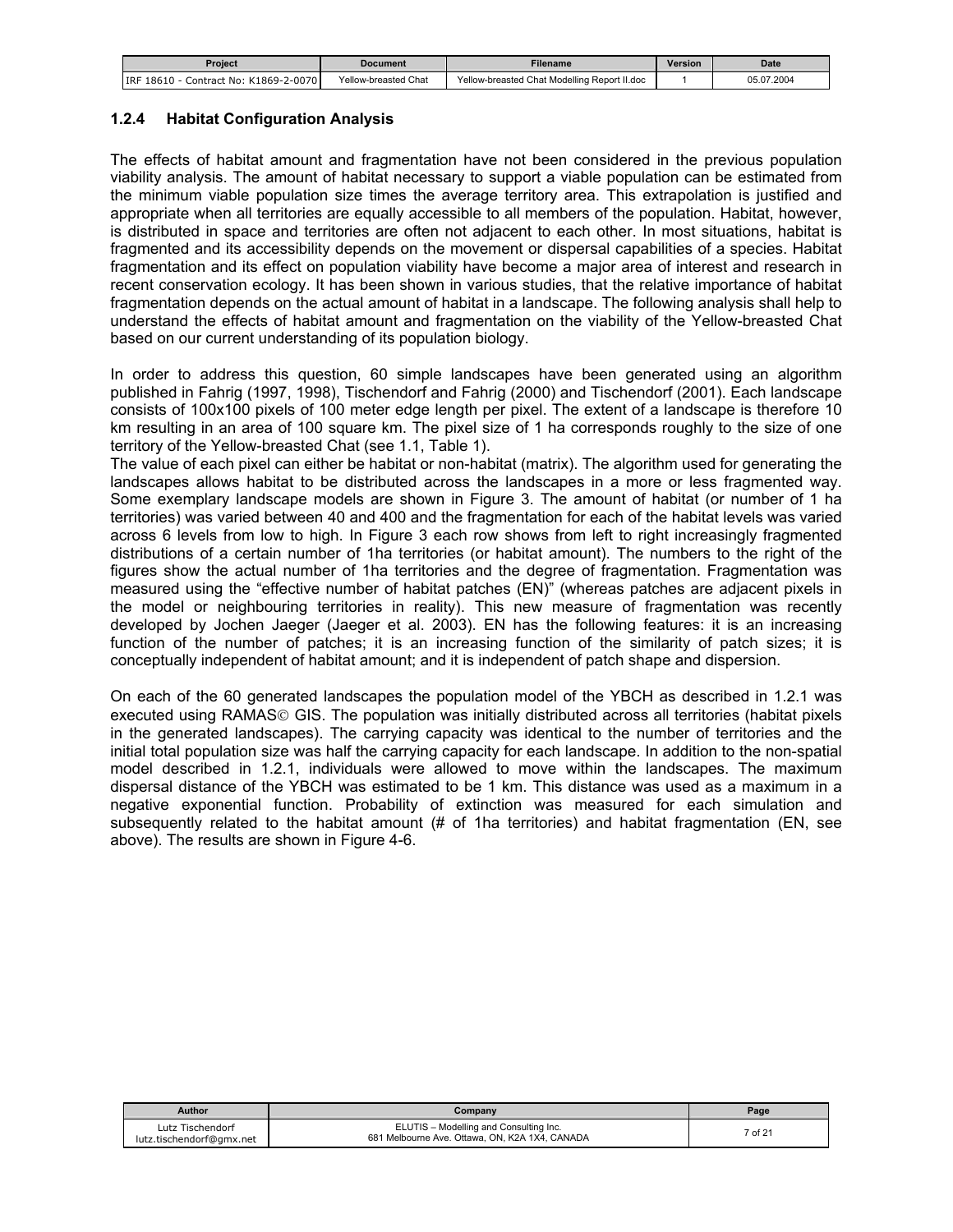<span id="page-7-0"></span>

| Proiect                               | Document             | <b>Filename</b>                              | Version | <b>Date</b> |
|---------------------------------------|----------------------|----------------------------------------------|---------|-------------|
| IRF 18610 - Contract No: K1869-2-0070 | Yellow-breasted Chat | Yellow-breasted Chat Modelling Report II.doc |         | 05.07.2004  |



**Figure 3: Landscape models used to examine the effect of habitat amount and fragmentation on the probability of extinction for the YBCH. Each row shows 3 (out of actually 6) landscapes containing equal, but increasingly fragmented (left to right), amounts of habitat.** 



**Figure 4: Effect of habitat amount on the probability of extinction. The probability of extinction increases with decreasing habitat amount, but is affected by the spatial distribution of habitat as indicated by the dispersion of the plots.** 

| Author                                       | Company                                                                                  | Page    |
|----------------------------------------------|------------------------------------------------------------------------------------------|---------|
| Lutz Tischendorf<br>lutz.tischendorf@gmx.net | ELUTIS - Modelling and Consulting Inc.<br>681 Melbourne Ave. Ottawa, ON, K2A 1X4, CANADA | 8 of 21 |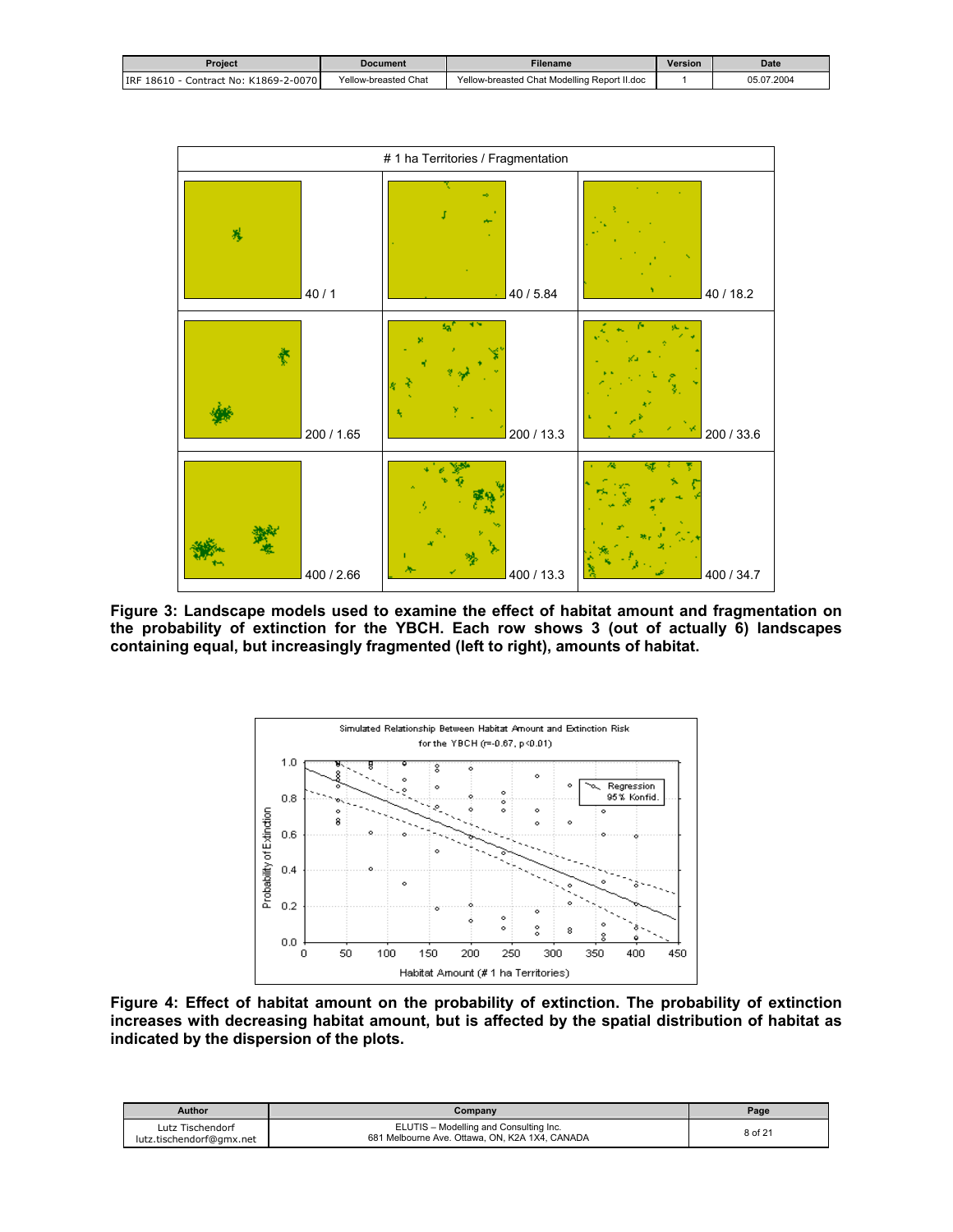<span id="page-8-0"></span>

| Proiect                                  | Document             | -ilename                                     | <b>Version</b> | <b>Date</b> |
|------------------------------------------|----------------------|----------------------------------------------|----------------|-------------|
| Contract No: K1869-2-0070<br>IRF 18610 - | Yellow-breasted Chat | Yellow-breasted Chat Modelling Report II.doc |                | 05.07.2004  |



**Figure 5: Effect of habitat fragmentation on the probability of extinction. Increasing habitat fragmentation results in overall higher extinction risk, but also depends on the amount of habitat in the landscape.** 



**Figure 6: Interaction between habitat fragmentation and habitat amount. The data points are the slopes of the regression lines between habitat fragmentation (EN, see above) and the probability of extinction. The numbers at the plots show the corresponding correlation coefficient r, for the regressions. All regressions were significant at p=0.01. (although some of the relationships are non-linear). The slope of the regression between fragmentation and extinction risk increases dramatically when habitat decreases below 100 1ha territories.** 

These results indicate that a) habitat loss increases extinction risk, b) habitat fragmentation increases extinction risk and c) the effect of habitat fragmentation on extinction risk increases by one order of magnitude when habitat is reduced to less than 100 territories. The threshold at the habitat amount scale reflects the response of the modelled population biology (and in particular the dispersal distance used in the model) to the generated habitat configurations. Reality is more complex and matrix quality, roads or landscape topography may seriously affect and challenge this relationship. The general pattern, however, is in line with the results of other fragmentation studies.

| Author                                       | Company                                                                                  | Page    |
|----------------------------------------------|------------------------------------------------------------------------------------------|---------|
| Lutz Tischendorf<br>lutz.tischendorf@gmx.net | ELUTIS - Modelling and Consulting Inc.<br>681 Melbourne Ave. Ottawa, ON, K2A 1X4, CANADA | 9 of 21 |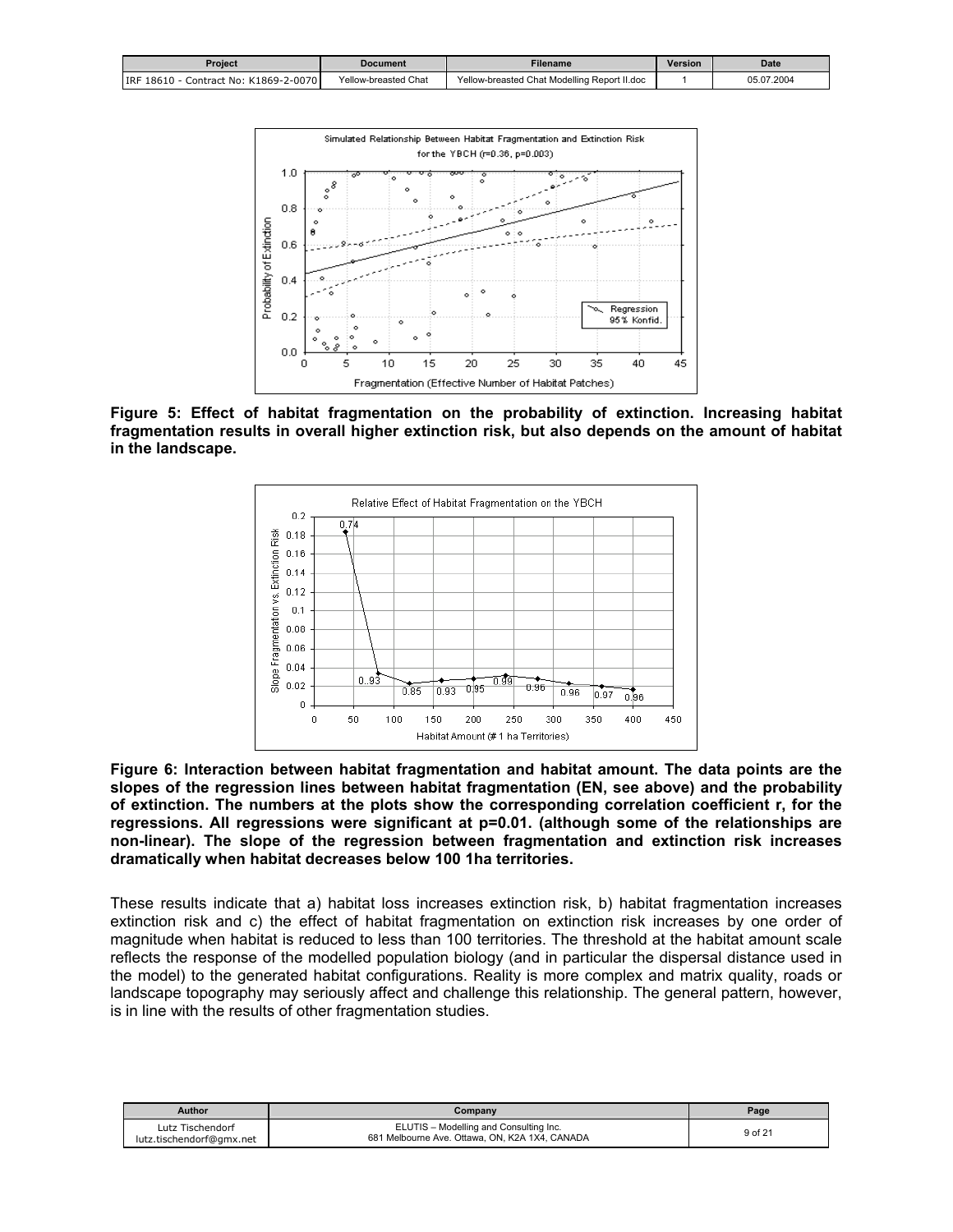<span id="page-9-0"></span>

| Proiect                                  | <b>Document</b>      | <b>Filename</b>                              | <b>Version</b> | <b>Date</b> |
|------------------------------------------|----------------------|----------------------------------------------|----------------|-------------|
| Contract No: K1869-2-0070<br>IRF 18610 - | Yellow-breasted Chat | Yellow-breasted Chat Modelling Report II.doc |                | 05.07.2004  |

# **1.3 Critical Habitat Analysis**

# **1.3.1 Habitat Suitability Map**

The critical habitat analysis for the YBCH in the Okanagan valley is based on the habitat suitability map as shown in Figure 8. This map has been produced based on the known habitat preferences of the YBCH. (documentation of the habitat suitability model will be provided by Olson & Olson) The geographical context for the habitat suitability map is shown in Figure 7.



#### **Figure 7: Study area and occurrence range of the YBCH in the Okanagan Valley**

| Author                                       | Company                                                                                  | Page     |
|----------------------------------------------|------------------------------------------------------------------------------------------|----------|
| Lutz Tischendorf<br>lutz.tischendorf@gmx.net | ELUTIS - Modelling and Consulting Inc.<br>681 Melbourne Ave. Ottawa, ON, K2A 1X4, CANADA | 10 of 21 |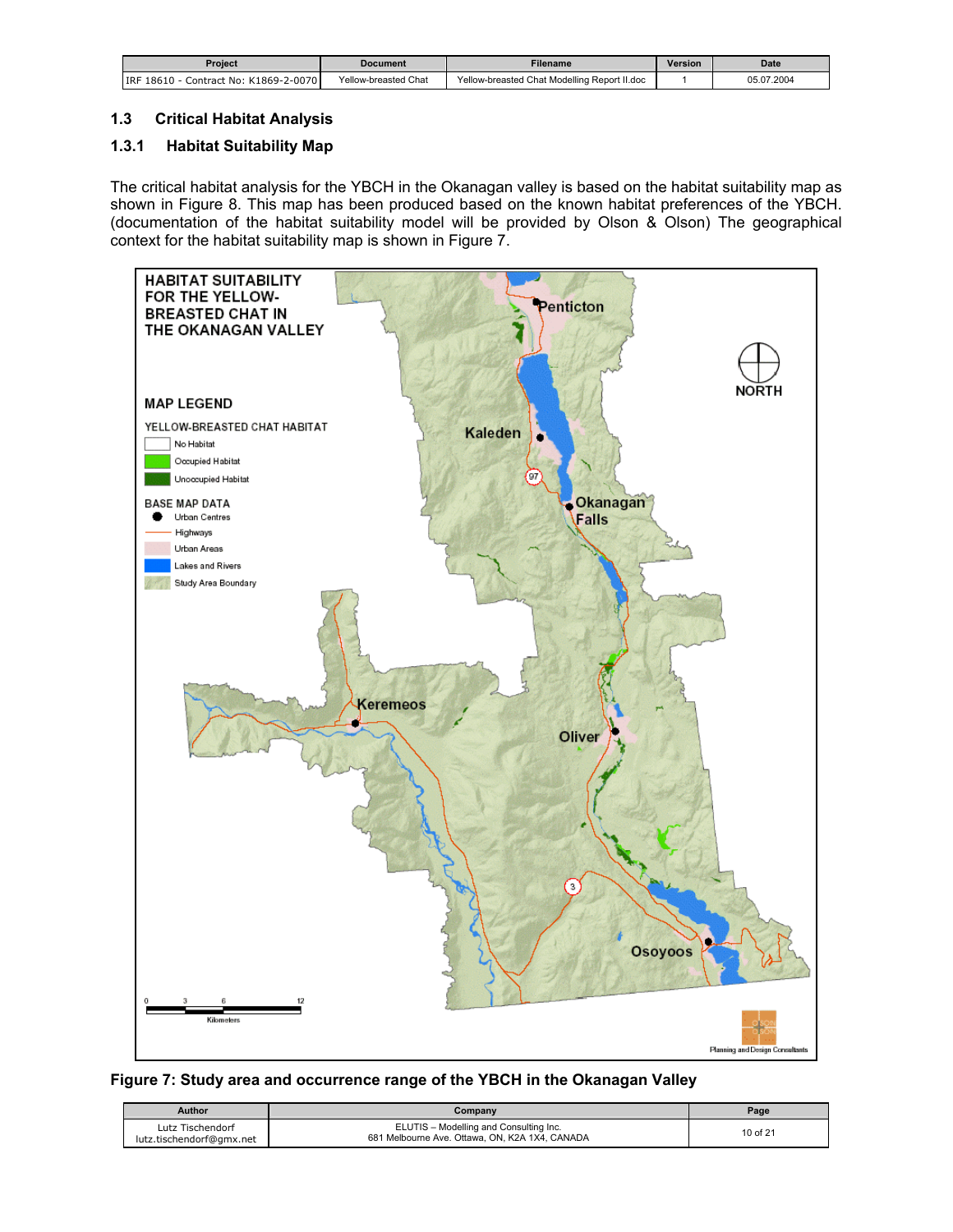<span id="page-10-0"></span>

| Proiect                                  | Document             | Filename                                     | <b>Version</b> | <b>Date</b> |
|------------------------------------------|----------------------|----------------------------------------------|----------------|-------------|
| Contract No: K1869-2-0070<br>IRF 18610 - | Yellow-breasted Chat | Yellow-breasted Chat Modelling Report II.doc |                | 05.07.2004  |

The habitat suitability map for the YBCH (Figure 8) contains 3 land cover types: no habitat, occupied habitat and unoccupied habitat. The occupied habitat presents those areas, which were identified as habitat and which were occupied by the YBCH in 2002. The unoccupied habitat shows those areas, which meet the known habitat requirements for the YBCH, but which are currently not occupied by this species.

The habitat suitability map as shown in Figure 8 has the following characteristics: north-south extent = 54.2 km, east-west extent = 29.4 km, pixel size =  $25 \times 25$  m, map size =  $2168 \times 1177$  pixels, total area = 1593.48 km², occupied habitat area = 244 ha, unoccupied habitat area = 668 ha.



**Figure 8: Habitat suitability map for the Yellow-breasted Chat in the Okanagan Valley (29.4 x 54.2 km). The red dots show known breeding sites of the YBCH.** 

| <b>Author</b>                                | Company                                                                                  | Page     |
|----------------------------------------------|------------------------------------------------------------------------------------------|----------|
| Lutz Tischendorf<br>lutz.tischendorf@gmx.net | ELUTIS - Modelling and Consulting Inc.<br>681 Melbourne Ave. Ottawa, ON, K2A 1X4, CANADA | 11 of 21 |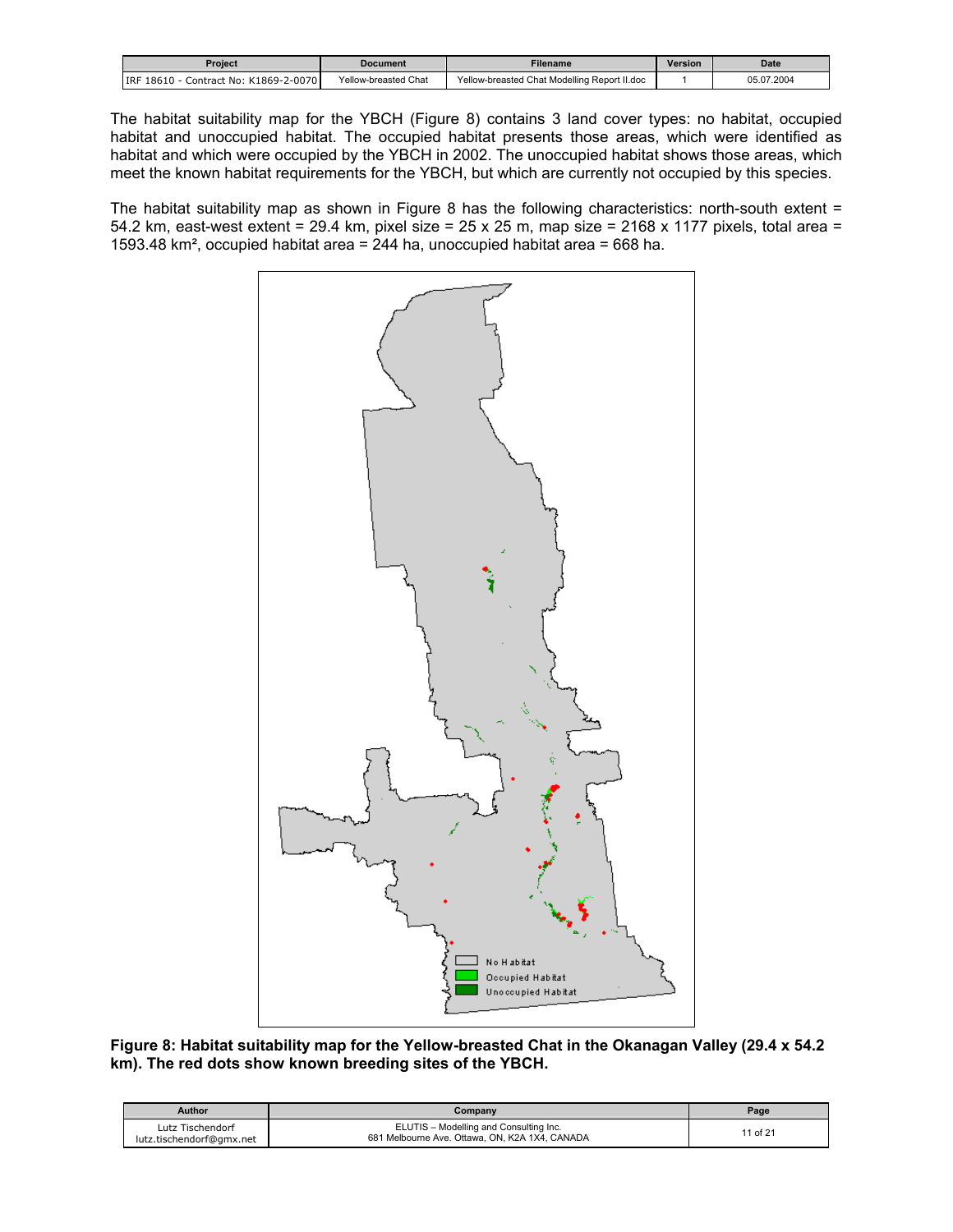<span id="page-11-0"></span>

| Proiect                                | Document             | -ilename                                     | <b>Version</b> | <b>Date</b> |
|----------------------------------------|----------------------|----------------------------------------------|----------------|-------------|
| Contract No: K1869-2-0070<br>IRF 18610 | Yellow-breasted Chat | Yellow-breasted Chat Modelling Report II.doc |                | 05.07.2004  |

## **1.3.2 Analysis of the population viability in the Okanagan Valley**

The population model as described in section 1.2 has been applied to the habitat suitability map using RAMAS© GIS in order to estimate the extinction risk of the YBCH for the habitat configuration in the Okanagan valley. The simulation procedure corresponds to those used in the habitat configuration analysis (see section 1.2.4). Simulations were conducted on occupied habitat only and on all identified suitable habitat as shown in Figure 8. The results are shown in Figure 9.



**Figure 9: Predicted population abundance and MVP for the YBCH in the Okanagan valley when residing in currently occupied habitat only (left colum) and when using both occupied and unoccupied suitable habitat (right column).** 

The results of the simulated population dynamics on the habitat suitability map indicate a substantial extinction risk over a time span of 100 years. The extinction risk is about 9 percent higher than predicted for the non-spatial population (compare 0.281 Figure 1a with 0.367 in Figure 9a). The extinction risk is not lower for the population on all (occupied and unoccupied) suitable habitat (Figure 9b). The predicted population abundance for the simulations on all suitable habitat is far below the actual carrying capacity (about 900 ha habitat), which indicates that the YBCH may not be able to utilize all available habitat.

Figures 9c and 9d show the minimum viable population sizes (MVP). The currently occupied suitable habitat may not be enough to support a viable population for more than 70 years. As shown in Figure 9c, the MVP for a time frame longer than 70 years exceeds the actual carrying capacity associated with the occupied suitable habitat. Figure 9c also shows the predicted final population sizes. A final population size smaller than the initial MVP indicates a population decline. For example, the initial MVP for a time frame of 40 years is 150 breeding pairs. A population of this size would decline to about 75 breeding pairs, but still not face a risk of extinction. When all suitable habitat is available for the YBCH, the predicted MVP for a time span of 100 years is about 225 breeding pairs, which is about 25 percent of the total carrying

| Author                                       | Company                                                                                  | Page     |
|----------------------------------------------|------------------------------------------------------------------------------------------|----------|
| Lutz Tischendorf<br>lutz.tischendorf@gmx.net | ELUTIS - Modelling and Consulting Inc.<br>681 Melbourne Ave. Ottawa, ON, K2A 1X4, CANADA | 12 of 21 |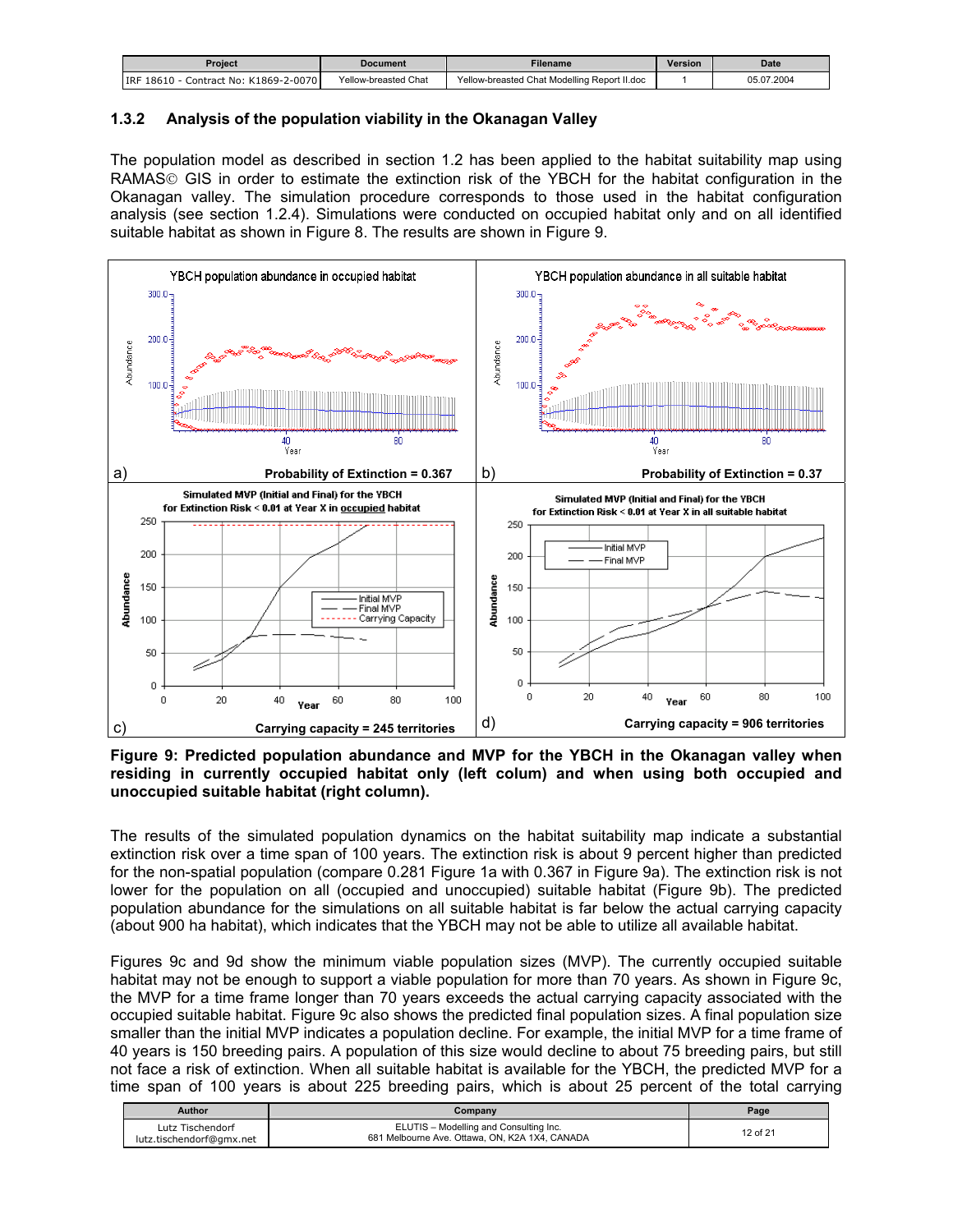<span id="page-12-0"></span>

| Proiect                                | <b>Document</b>           | Filename                                     | Version | <b>Date</b> |
|----------------------------------------|---------------------------|----------------------------------------------|---------|-------------|
| Contract No: K1869-2-0070<br>IRF 18610 | ' Chat<br>Yellow-breasted | Yellow-breasted Chat Modelling Report II.doc |         | 05.07.2004  |

capacity of all suitable habitat (912 ha). Comparison of the results shown in Figures 1c, 9c and 9d indicates that habitat fragmentation and limited landscape connectivity may restrict population growth and affect the viability of the YBCH population. Non-spatial simulation results predict population growth, whereas spatially explicit population models based on the habitat configuration in the Okanagan valley predict population decline. This has effects on the MVP, which may be higher than those predicted in the non-spatial simulation. In fact, the MVP may exceed the carrying capacity of all occupied suitable habitat.

Possible explanations for these predictions are the limited movement capability (~1km) of the YBCH combined with the high degree of fragmentation and the north-south dispersion of the habitat patches over a distance of 50 km. Individuals still may colonize new habitat when returning from their wintering grounds, which may compensate for the low local movement capability. However, the site fidelity of adult individuals has been estimated as high, which may draw returning migrants to occupied habitat and hinder the colonization of potential suitable habitat.

Fragmentation and north-south dispersion of habitat seem to be the main factors for the predicted extinction risk. As shown below (Figure 11) the maximum occupied habitat patch size is 100 ha while most other patches are smaller than 10 ha. Considering the results of the habitat configuration analysis (Figure 6 above), the YBCH populations may face a significant fragmentation effect when habitat amount becomes smaller than 100 territories. While such exact numbers should be interpreted with caution, habitat fragmentation should be regarded as a serious threat to the viability of the YBCH population.

# **1.3.3 Source – Sink habitat**

The population model as described in 1.2 was applied to the habitat suitability map as shown in Figure 8 using the spatially explicit population model PATCH. In a first step, occupied habitat was extracted from the habitat suitability map and simulations were conducted on occupied habitat only. In a second step, simulations were conducted on all occupied and unoccupied habitat. The breeding females of the initial populations were seeded according to the current known occupied territories. Reproduction was restricted to habitat area, whereas movement could occur in non-habitat. The demographic rates for the model are listed in Table 3. Individuals could move between 1 and 10 territories, which corresponds to the observed movement/dispersal distance of about 1 km. Moving individuals chose the closest available territory while moving. (Note, patch allows to set the movement mode to 'random walk', 'optimal' and 'closest') Since no data are available for the territory selection of the YBCH, we assume that individuals will chose the closest available territory while moving. Random walk is unlikely. A sensitivity analysis between the 'optimal' and 'closest' movement mode showed slight but insignificant differences in the model output.

Side fidelity for adult individuals was set to medium out of the options 'low', 'medium' and 'high'. Simulations were conducted for 100 time steps (years) and replicated 100 times. Patch records occupancy rates, emigration and immigration rates into patches among other demographic measures. The results are illustrated in Figure 10.

The green areas indicate higher occupancy and net emigration rates, whereas yellow or red areas indicate lower rates. The maps in Figure 10 show that larger patches, which are also close to each other have the highest occupancy rates and serve as sources for smaller or peripheral territories. Those areas should therefore be regarded as most critical for the viability of the YBCH population.

| <b>Author</b>                                | Company                                                                                  | Page     |
|----------------------------------------------|------------------------------------------------------------------------------------------|----------|
| Lutz Tischendorf<br>lutz.tischendorf@gmx.net | ELUTIS - Modelling and Consulting Inc.<br>681 Melbourne Ave. Ottawa, ON, K2A 1X4, CANADA | 13 of 21 |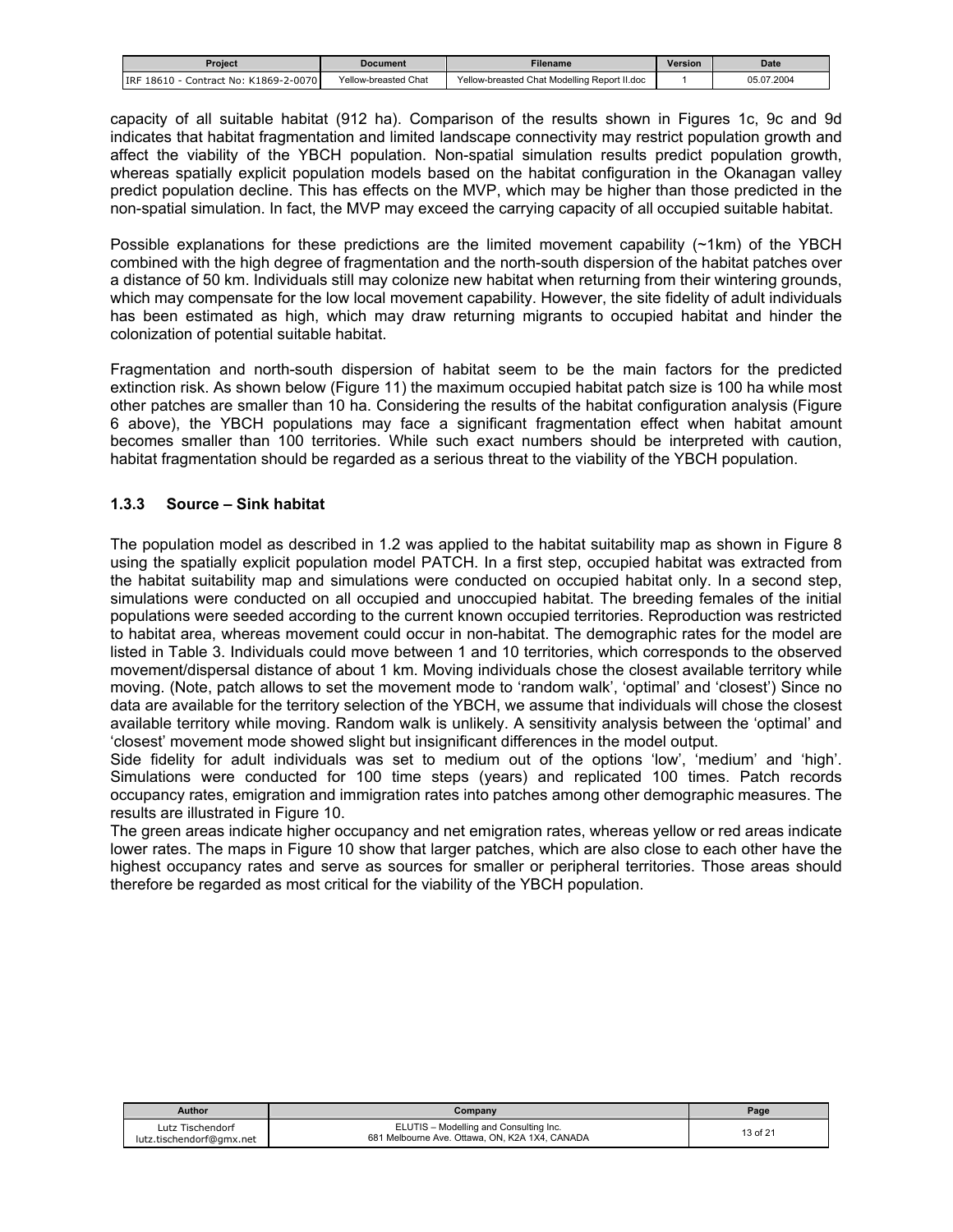<span id="page-13-0"></span>

| Proiect                               | <b>Document</b>      | <b>Filename</b>                              | <b>Version</b> | <b>Date</b> |
|---------------------------------------|----------------------|----------------------------------------------|----------------|-------------|
| IRF 18610 - Contract No: K1869-2-0070 | Yellow-breasted Chat | Yellow-breasted Chat Modelling Report II.doc |                | 05.07.2004  |



**Figure 10: Occupancy rates and source – sink characteristics for occupied habitat only (left column) and all identified suitable habitat (right column)** 

| Author                                       | Company                                                                                  | Page     |
|----------------------------------------------|------------------------------------------------------------------------------------------|----------|
| Lutz Tischendorf<br>lutz.tischendorf@gmx.net | ELUTIS - Modelling and Consulting Inc.<br>681 Melbourne Ave. Ottawa, ON, K2A 1X4, CANADA | 14 of 21 |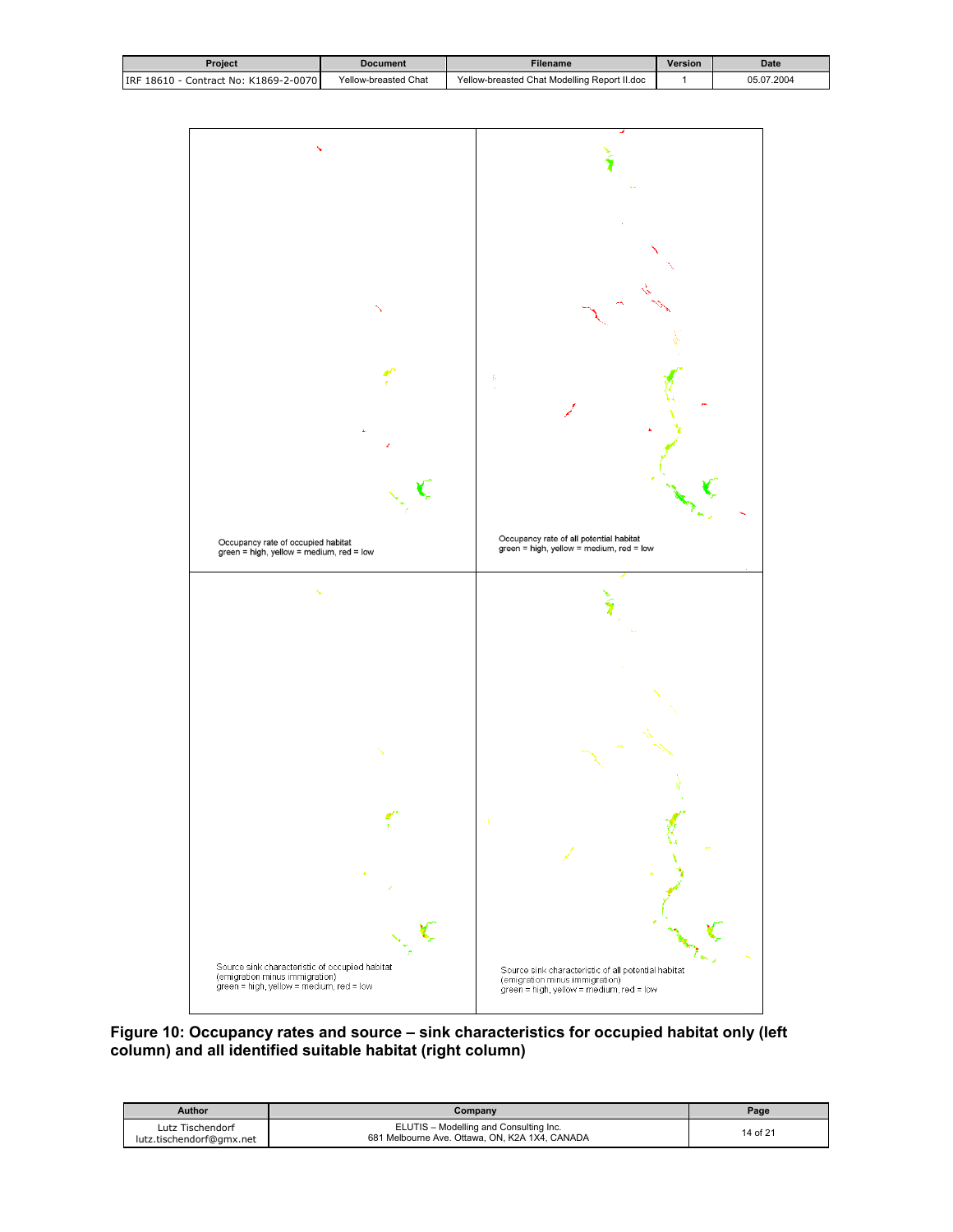<span id="page-14-0"></span>

| Proiect                                  | <b>Document</b>      | Filename                                     | <b>Version</b> | <b>Date</b> |
|------------------------------------------|----------------------|----------------------------------------------|----------------|-------------|
| Contract No: K1869-2-0070<br>IRF 18610 - | Yellow-breasted Chat | Yellow-breasted Chat Modelling Report II.doc |                | 05.07.2004  |

# **1.3.4 Critical Habitat**

In order to identify the most critical habitat patches (in addition to the source-sink ranking as shown in Figure 10), a patch-removal experiment was conducted. (Patches are clusters of orthogonally and diagonally adjacent pixels). The population dynamics of the YBCH were simulated on the habitat suitability map using RAMAS© GIS. Several replicate simulation runs were conducted while each time one patch was removed. The difference in the risk of extinction resulting from simulations on all habitat patches and those from simulations where one patch was removed indicate the relative importance of the habitat patch for the extinction probability. In the resulting critical habitat maps all those patches are categorized as critical (and marked in red colour), which reduce the extinction risk by more than 2 percent. Note that this categorization is arbitrary and for the purpose of highlighting the most critical habitat patches. Criticality is actually directly proportional to the relative importance of a patch to the extinction risk and to its size. This experiment was conducted on the occupied habitat map only (Figure 11) and on the entire habitat suitability map (Figure 12). The population (38 individuals) was seeded into the habitat patches according to the occupied breeding sites in 2002.



| Author                                       | Companv                                                                                  | Page     |
|----------------------------------------------|------------------------------------------------------------------------------------------|----------|
| Lutz Tischendorf<br>lutz.tischendorf@gmx.net | ELUTIS - Modelling and Consulting Inc.<br>681 Melbourne Ave. Ottawa, ON, K2A 1X4, CANADA | 15 of 21 |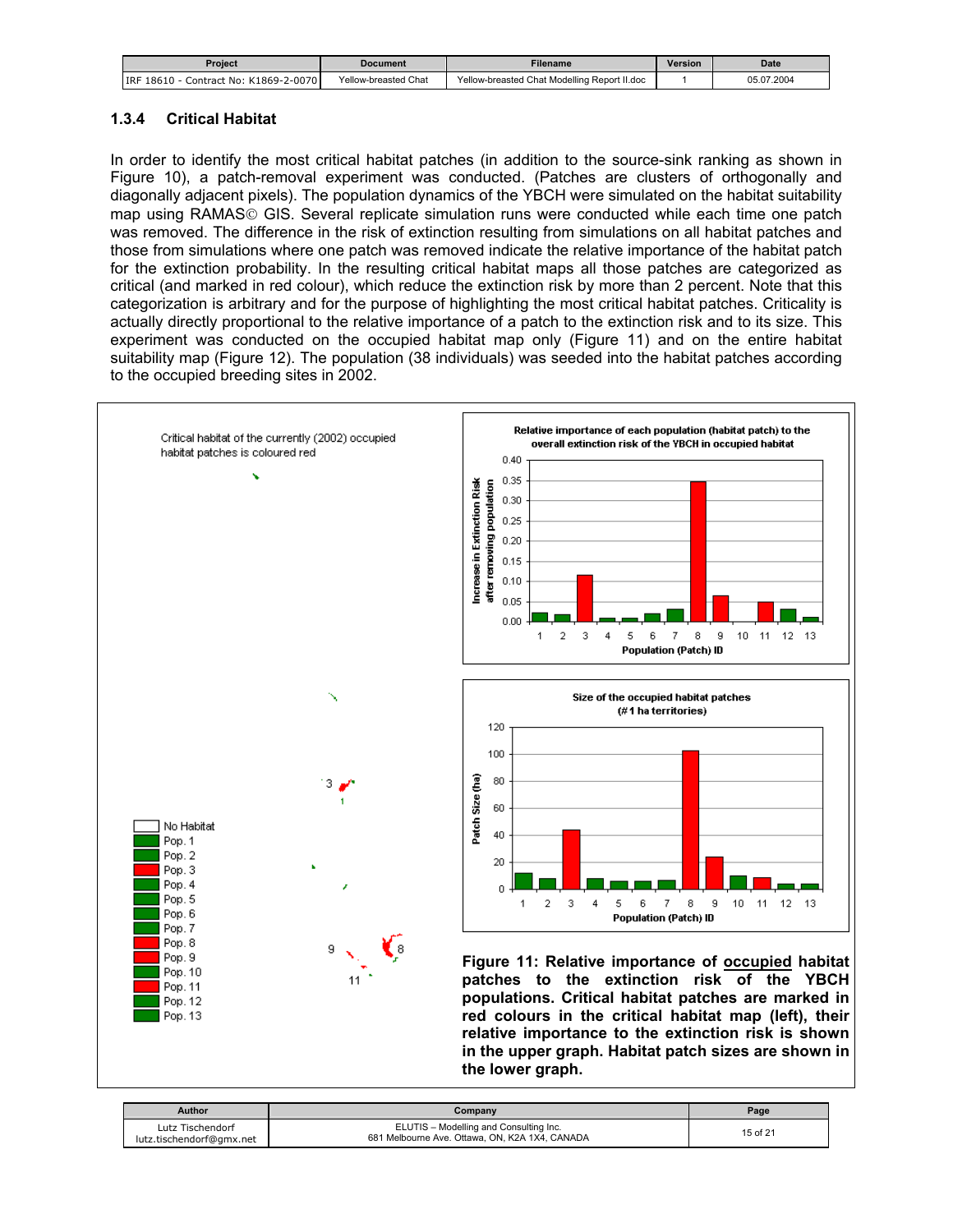<span id="page-15-0"></span>

| Proiect                                  | <b>Document</b>      | Filename                                     | <b>Version</b> | <b>Date</b> |
|------------------------------------------|----------------------|----------------------------------------------|----------------|-------------|
| Contract No: K1869-2-0070<br>IRF 18610 - | Yellow-breasted Chat | Yellow-breasted Chat Modelling Report II.doc |                | 05.07.2004  |

The results indicate that the largest patches have the strongest effect on the extinction risk and must therefore be regarded as critical habitat. However, vicinity to other patches (isolation) may also affect the relative importance of a habitat patch. For example, patch (pop) 28 in Figure 12 is one of the largest habitat patches, but its relative importance to the overall extinction risk is comparatively small. This may be attributed to its isolation as one can see in the critical habitat map.

Removing habitat may also decrease the extinction risk as indicated by the result shown in Figure 12. After removing patch (pop) 26, the extinction risk was reduced by 12 percent. Simulations have been repeated many times to exclude stochastic effects, but the results remained consistent. While this effect should not be used to argue for removing habitat, it indicates a strong source-sink or density dependent effect. It is likely that the small patch 26 draws many immigrants from its large neighbour (patch 28). These immigrants may not all reproduce because of the low carrying capacity of patch 26. In this way, patch 26 represents a sink drawing away potential adult individuals from a more valuable resource. Again, this may just be an artefact of the population model and must not necessarily hold true in reality.



| <b>Author</b>                                | Company                                                                                  | Page     |
|----------------------------------------------|------------------------------------------------------------------------------------------|----------|
| Lutz Tischendorf<br>lutz.tischendorf@gmx.net | ELUTIS - Modelling and Consulting Inc.<br>681 Melbourne Ave. Ottawa, ON, K2A 1X4, CANADA | 16 of 21 |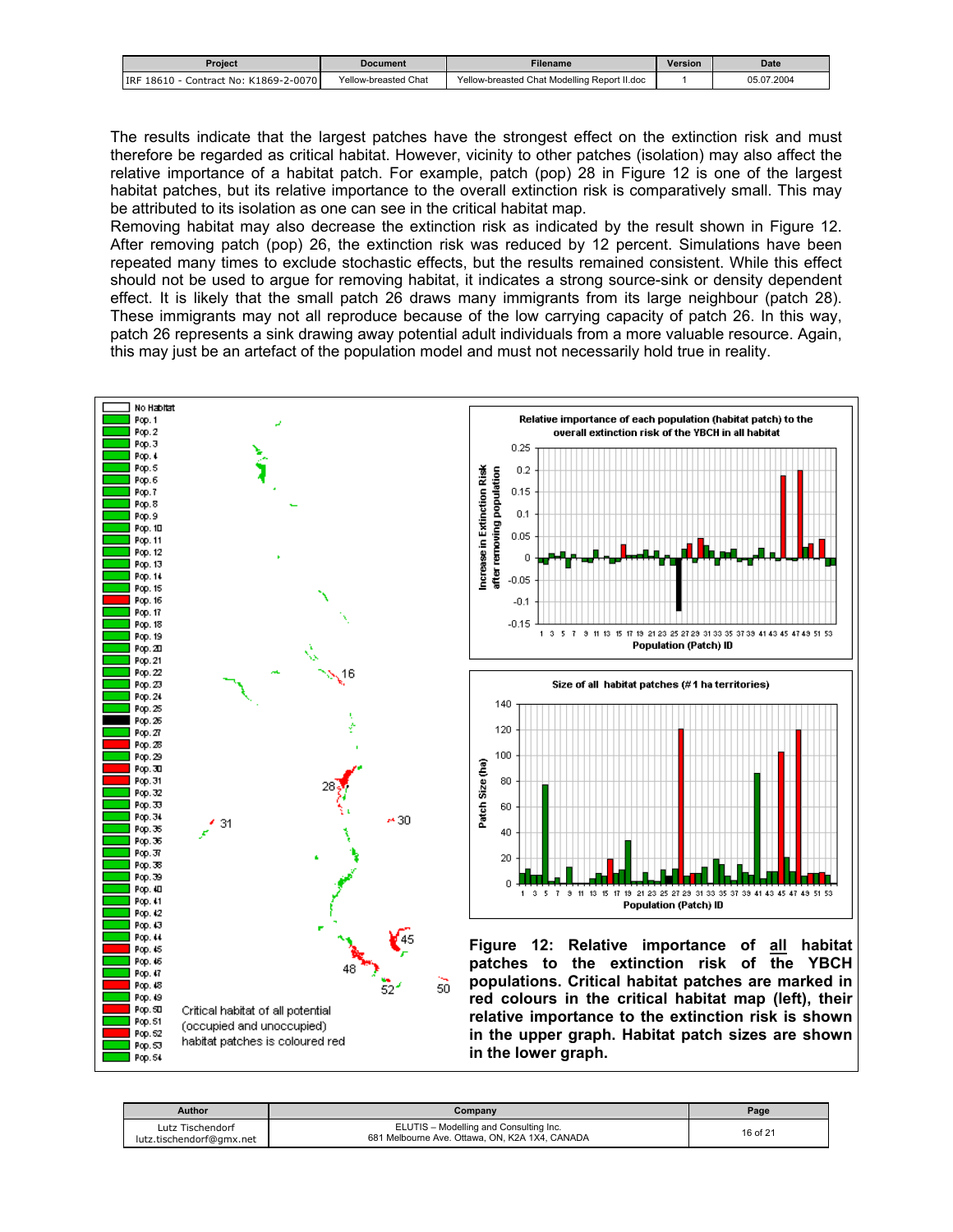<span id="page-16-0"></span>

| Proiect                                    | Document             | Filename                                     | <b>Version</b> | <b>Date</b> |
|--------------------------------------------|----------------------|----------------------------------------------|----------------|-------------|
| ) - Contract No: K1869-2-0070<br>IRF 18610 | Yellow-breasted Chat | Yellow-breasted Chat Modelling Report II.doc |                | 05.07.2004  |

Overall, habitat patches, which changed the extinction risk by more than 5 percent (colour coded in Figure 11 and 12) make up 74 percent of the occupied habitat and 42 percent of the entire suitable habitat. This indicates, that most suitable habitat, which is not currently occupied may not be accessible to the population and may therefore not effectively contribute to reduce the extinction risk of the YBCH. This is likely caused be the large degree of habitat fragmentation and habitat dispersion.

## **1.4 Conservation Scenarios**

## **1.4.1 Habitat restoration and protection between Oliver and Osoyoos**

The critical habitat analysis revealed critical habitat in the south-eastern region of the YBCH distribution. In particular patches (populations) 45, 48, 52, and 50 in Figure 12 seem to be most critical for the viability of the YBCH population. The total carrying capacity of those areas may comprise about 294 territories (294 ha) and exceeds the predicted MVP's for the YBCH (see Figure 9). One potential scenario would be to prioritize habitat restoration and protection in those areas. In order to estimate the potential success of this conservation scenario, the population dynamics of the YBCH have been simulated exclusively on those habitat areas. A population of 250 individuals was seeded in those habitat patches (Figure 13). This is different from the population seeding in the critical habitat analysis (section 1.3.4), in which only 38 individuals were seeded in the occupied habitat areas. The results of this simulation experiment indicate a low extinction probability of about 4 percent together with a steady population decline. Reducing habitat fragmentation in this area may help to support a viable population, presumed that the a large initial population close to the MVP can be established in this area.



**Figure 13: Population viability on selected critical habitat (patch numbers correspond with those of Figure 12)** 

#### **1.4.2 Restoration and protection of all critical habitat**

Prioritising restoration and protection of all identified critical habitat may also be a promising conservation scenario for the YBCH. The critical habitat analysis in section 1.3.4 was based on the initial distribution of 38 individuals in occupied habitat. Consequently, those patches, which were initially occupied had a strong effect on the reduction of the extinction risk. In order to avoid biases based on currently occupied habitat, critical habitat was re-analysed based on a uniform distribution of 250 individuals across all

| Author                                       | Company                                                                                  | Page     |
|----------------------------------------------|------------------------------------------------------------------------------------------|----------|
| Lutz Tischendorf<br>lutz.tischendorf@gmx.net | ELUTIS - Modelling and Consulting Inc.<br>681 Melbourne Ave. Ottawa, ON, K2A 1X4, CANADA | 17 of 21 |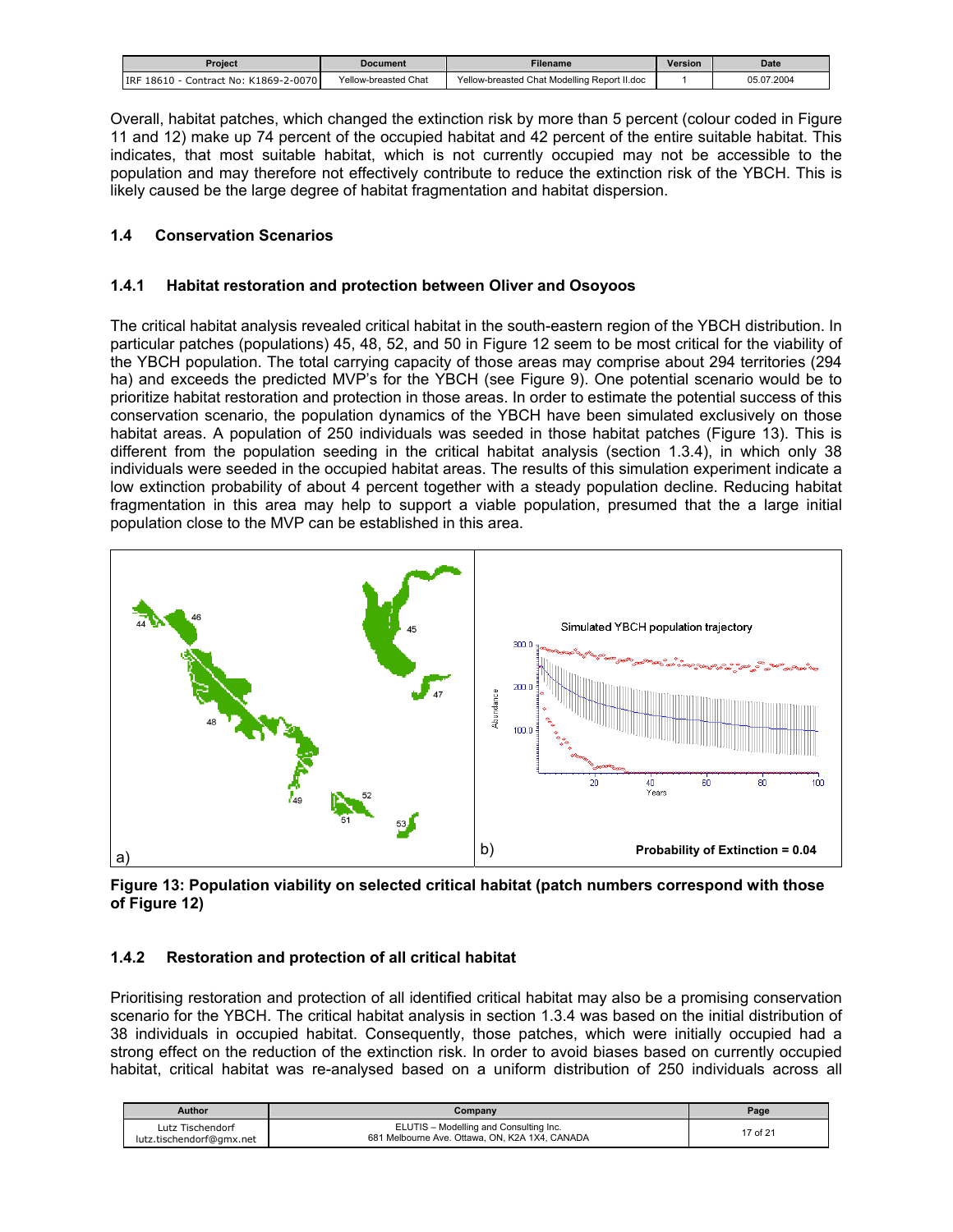<span id="page-17-0"></span>

| Proiect                                | Document             | Filename                                     | <b>Version</b> | <b>Date</b> |
|----------------------------------------|----------------------|----------------------------------------------|----------------|-------------|
| IRF 18610<br>Contract No: K1869-2-0070 | Yellow-breasted Chat | Yellow-breasted Chat Modelling Report II.doc |                | 05.07.2004  |

identified suitable habitat. This scenario weights each patch equally based on its size and location within the habitat configuration. The results of this scenario are shown in Figure 14.

In contrast to the critical habitat map as shown in Figure 12, more patches, in particular in the northern range of the YBCH distribution were identified as critical. The total area of all critical habitat patches in Figure 14 is 462 ha, about half the size of all identified suitable habitat.



The results of simulating the population dynamics of the YBCH exclusively on the critical habitat patches as identified in Figure 14 are shown in Figure 15. The predicted population abundance indicates a slight population decline over 100 years and a risk of extinction of about 1 percent. The maximum recorded population abundances are close to the actual carrying capacity of 462 territories, which indicates that this habitat configuration may allow the YBCH to utilize most of the available habitat.

This scenario shows, that about 50 percent of the identified suitable habitat may be sufficient to support a viable YBCH population in the Okanagan valley. The success of this scenario implies, that those critical

| Author                                       | Company                                                                                  | Page     |
|----------------------------------------------|------------------------------------------------------------------------------------------|----------|
| Lutz Tischendorf<br>lutz.tischendorf@gmx.net | ELUTIS - Modelling and Consulting Inc.<br>681 Melbourne Ave. Ottawa, ON, K2A 1X4, CANADA | 18 of 21 |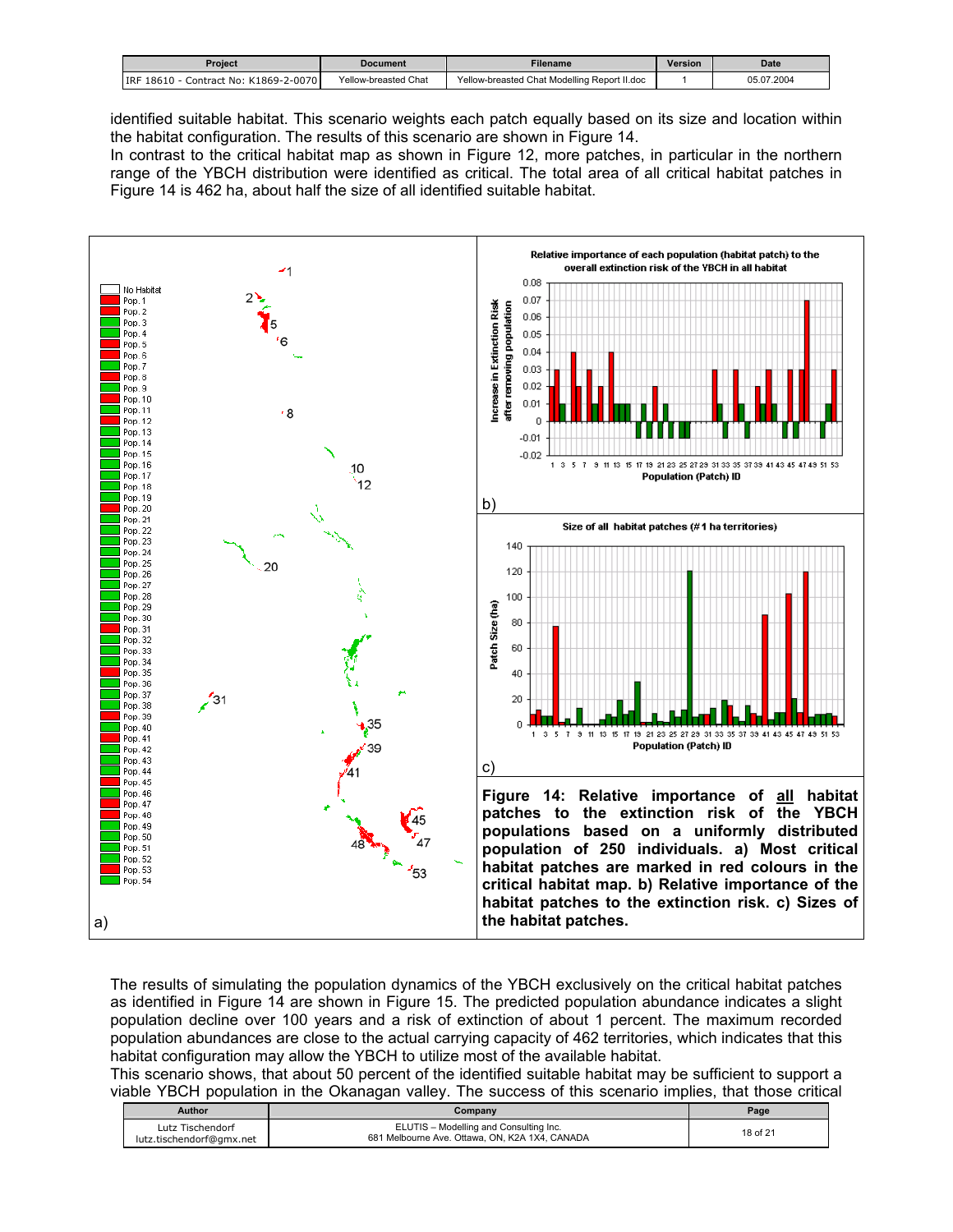<span id="page-18-0"></span>

|                                        |                      | -ilename                                     | <b>Version</b> | <b>Date</b> |
|----------------------------------------|----------------------|----------------------------------------------|----------------|-------------|
| Proiect                                | Document             |                                              |                |             |
| Contract No: K1869-2-0070<br>IRF 18610 | Yellow-breasted Chat | Yellow-breasted Chat Modelling Report II.doc |                | 05.07.2004  |

habitat areas are restored and conserved and that an initial viable population of more than 200 breeding pairs can be established in this region.



**Figure 15: Predicted population abundance for the YBCH on critical habitat as identified in Figure 14. Associated extinction risk is 0.014.** 

| <b>Author</b>                                | Company                                                                                  | Page     |
|----------------------------------------------|------------------------------------------------------------------------------------------|----------|
| Lutz Tischendorf<br>lutz.tischendorf@gmx.net | ELUTIS - Modelling and Consulting Inc.<br>681 Melbourne Ave. Ottawa, ON, K2A 1X4, CANADA | 19 of 21 |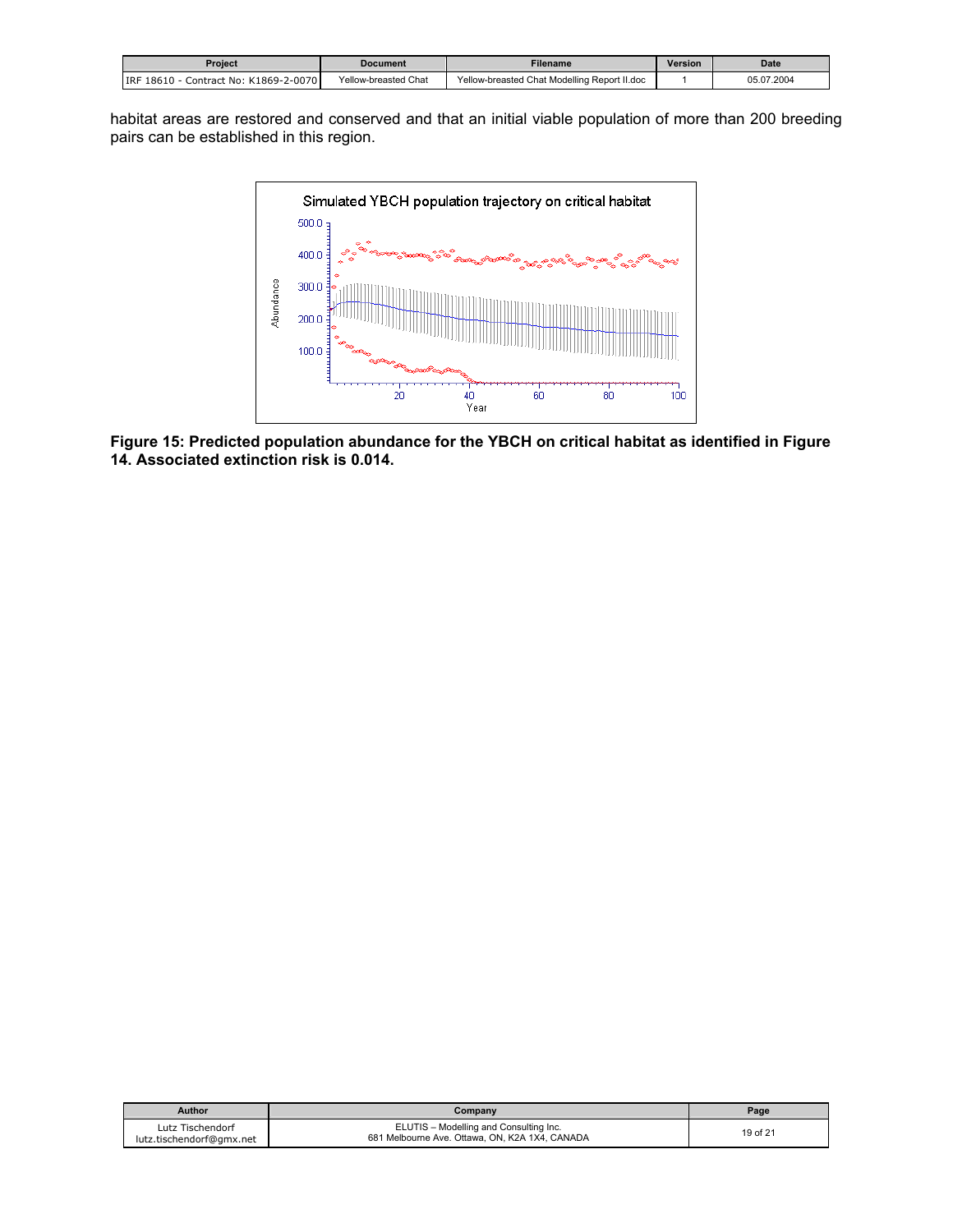<span id="page-19-0"></span>

| Proiect                                    | Document             | Filename                                     | <b>Version</b> | <b>Date</b> |
|--------------------------------------------|----------------------|----------------------------------------------|----------------|-------------|
| Contract No: K1869-2-0070<br>IRF 18610 - 0 | Yellow-breasted Chat | Yellow-breasted Chat Modelling Report II.doc |                | 05.07.2004  |

#### **2 References**

Akçakaya, H.R. and W. Root. 2002. RAMAS Metapop: Viability Analysis for Stage-structured Metapopulations (version 4.0). Applied Biomathematics, Setauket, New York.

Burhans, D. E. and Thompson, F.R. 1999. Habitat patch size and nesting success of Yellow-breasted Chats. Wilson Bulletin. 111(2):210-215.

Booth, B.P and Bio, R.P. 2001. Osoyoos Oxbows, Important bird conservation plan.

DeSante, D.F., M.P. Nott, and D.R. O'Grady. 2001. in ARDEA 89:185-208.

Eckerle, K.P. and Thompson, C.F. 2001.Yellow-breasted Chat. The Birds of North America, No. 575.

Fahrig L. 1997. Relative effects of habitat loss and fragmentation on population extinction. Journal of Wildlife Management 61: 603–610.

Fahrig L. 1998. When does fragmentation of breeding habitat affect population survival? Ecological Modelling 105: 273–292.

Jaeger J., Tischendorf, L. and Fahrig, L. 2003. A new measure of habitat fragmentation. submitted.

Ricketts, M.S. and Ritchison G. 2000. Nesting success of Yellow-breasted Chats: Effects of nest site and territory vegetation structure. Wilson Bulletin. 112(4):510–516.

Robinson, W.D. and Robinson S.K. 1999. Effect of selective logging on the forest bird populations in a fragmented landscape.

Schadd, C.A. and Ritchison, G. 1998. Provisioning of nestlings by male and female Yellow-breasted Chats. Wilson Bulletin. 110(3):398-402.

Schumaker, N.H. 1998. A users guide to the PATCH model. EPA/600/R-98/135. U.S. Environmental Protection Agency, Environmental Research Laboratory, Corvallis, Oregon.

Sedgwick, J.A. and Knopf, F.L. 1987. Breeding bird response to cattle grazing of a cottonwood bottomland. Journal of Wildlife Management. 51(1):230-237.

Thomson, C.F. and Nolan V. 1973. Population biology of the Yellow-breasted Chat (*Icteria Virens L*.) in southern Indiana. Ecological Monographs. 43:145-171.

Tischendorf L. and Fahrig L. 2000. How should we measure landscape connectivity? Landscape Ecology 15: 633–641.

Tischendorf L. 2001. Can landscape indices predict ecological processes consistently? Landscape Ecology 16: 235–254.

Twedt, D.J., Wilson, R.R., Henne-Kerr, J.L. and Hamilton, R.B. 2001. Nest survival of forest birds in the Mississippi Alluvial Valley. Journal of Wildlife Management. 65(3):450-460.

| Author                                       | Company                                                                                  | $P$ age  |
|----------------------------------------------|------------------------------------------------------------------------------------------|----------|
| Lutz Tischendorf<br>lutz.tischendorf@gmx.net | ELUTIS - Modelling and Consulting Inc.<br>681 Melbourne Ave. Ottawa, ON, K2A 1X4, CANADA | 20 of 21 |